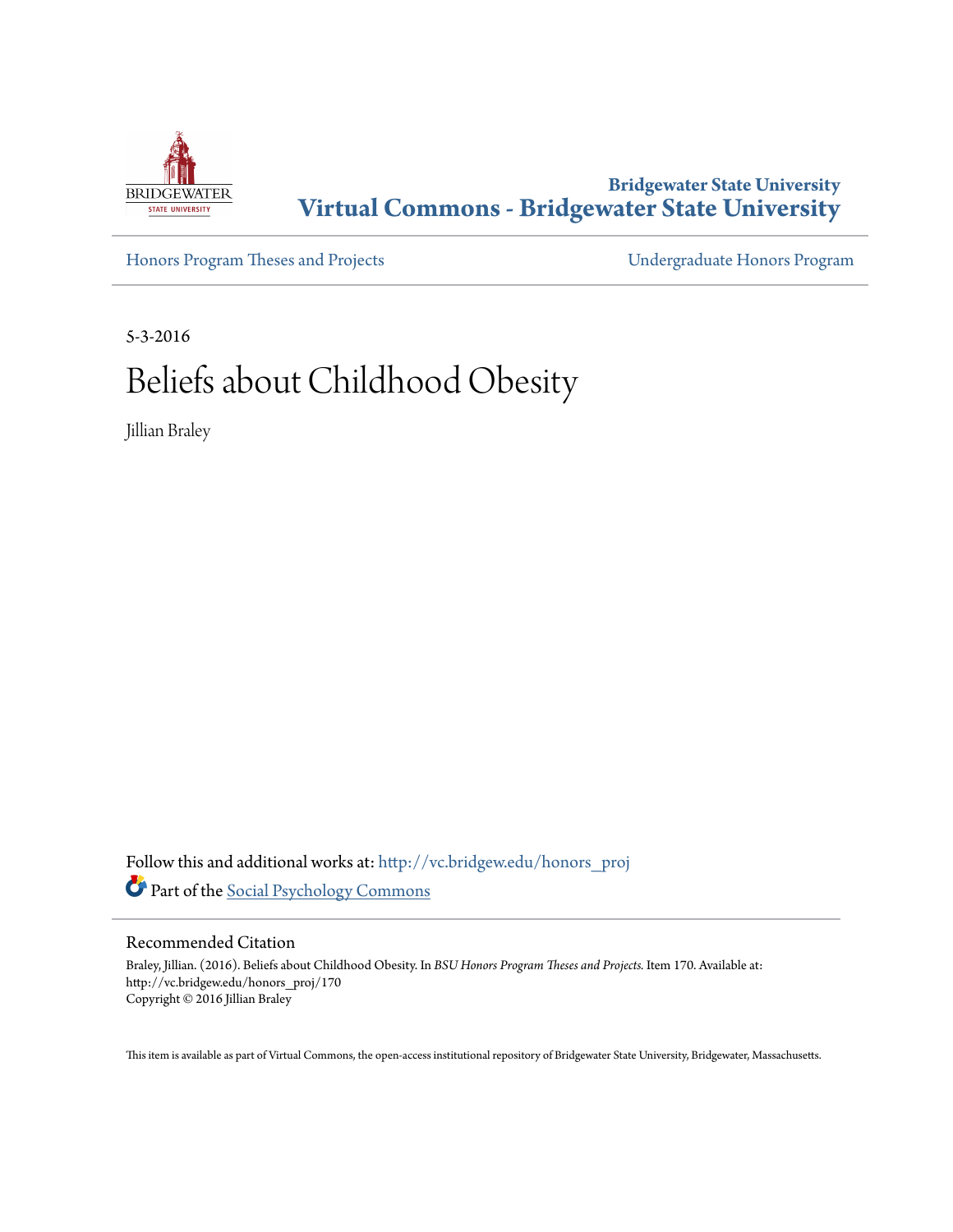Beliefs about Childhood Obesity

Jillian Braley

Submitted in Partial Completion of the

Requirements for Interdisciplinary Honors in Sociology and Psychology

Bridgewater State University

May 3, 2016

Dr. Norma Anderson, Thesis Director

Dr. Kimberly Fox, Committee Member

Dr. Danielle Kohfeldt, Committee Member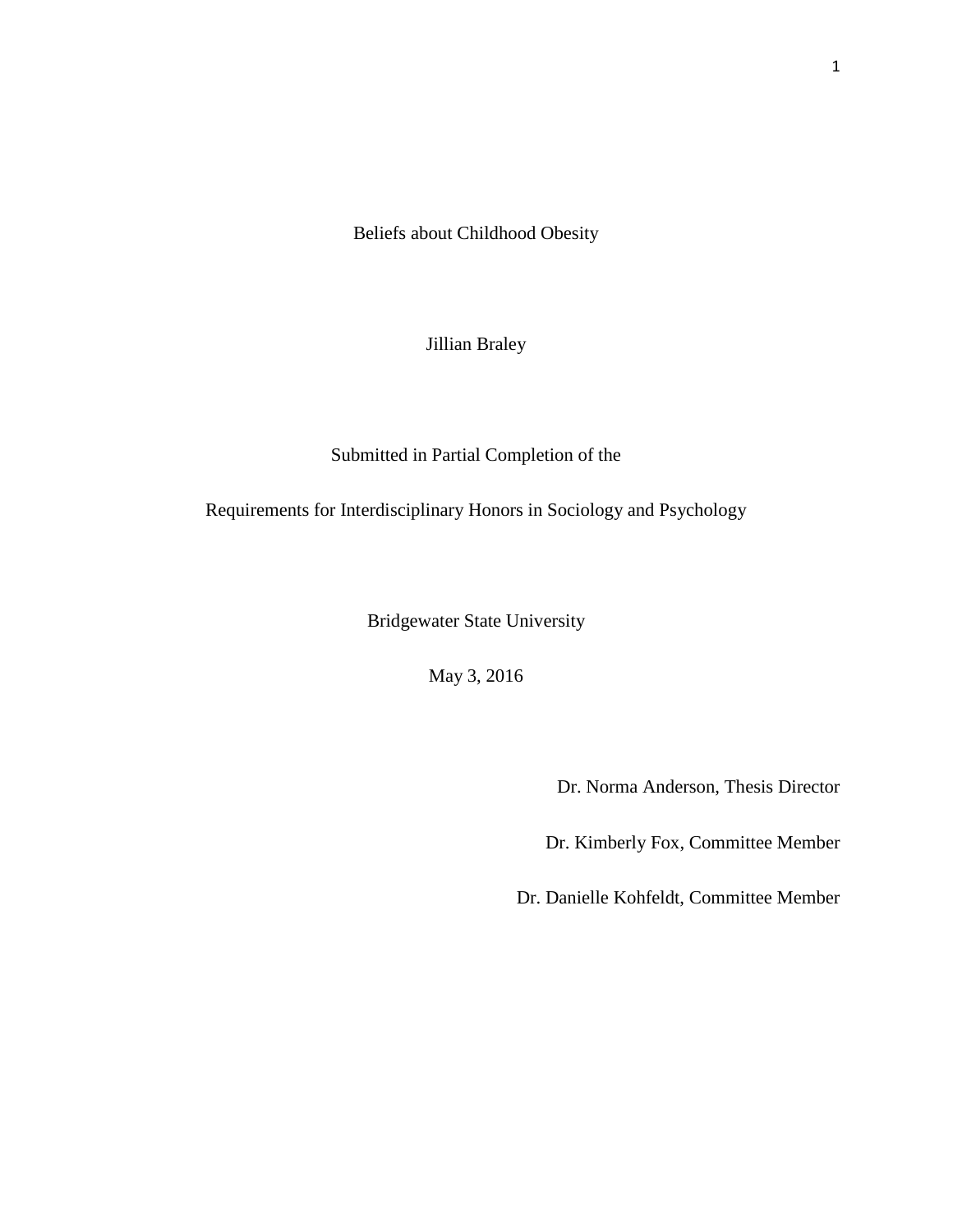#### Jillian Braley

#### 5/10/16

Honors Thesis

### **Beliefs about Childhood Obesity**

#### **Abstract**

Currently in the United States, it is estimated that 25% of American children are obese. Several factors that may contribute to childhood obesity are environment, eating habits, underlying health conditions, and psychological influences. I plan on becoming an elementary teacher and I was shocked to find out that elementary schools are now cutting physical education classes to as little as thirty minutes and only every other week in some districts. While at the same time increasing the total amount of time students are using computers. I believe it is important that structural issues such as the decrease in physical education are acknowledged as a contributing factor for the increase in childhood obesity. I wanted to find what the average person believes are contributing factors for the increase of childhood obesity and if these factors are based on structural issues or an individual's behavior. For instance, do people believe that childhood obesity has increased due to the increased due to children being lazy and only playing video games or do they believe it is due to the decrease in physical education? To understand people's thoughts on childhood obesity, I used two different but connected methodologies: content analysis and interviews of parents and professionals who work with minor children. For my content analysis, I searched for articles on childhood obesity, coding commenters' opinions about factors contributing to childhood obesity. I interviewed parents and professionals who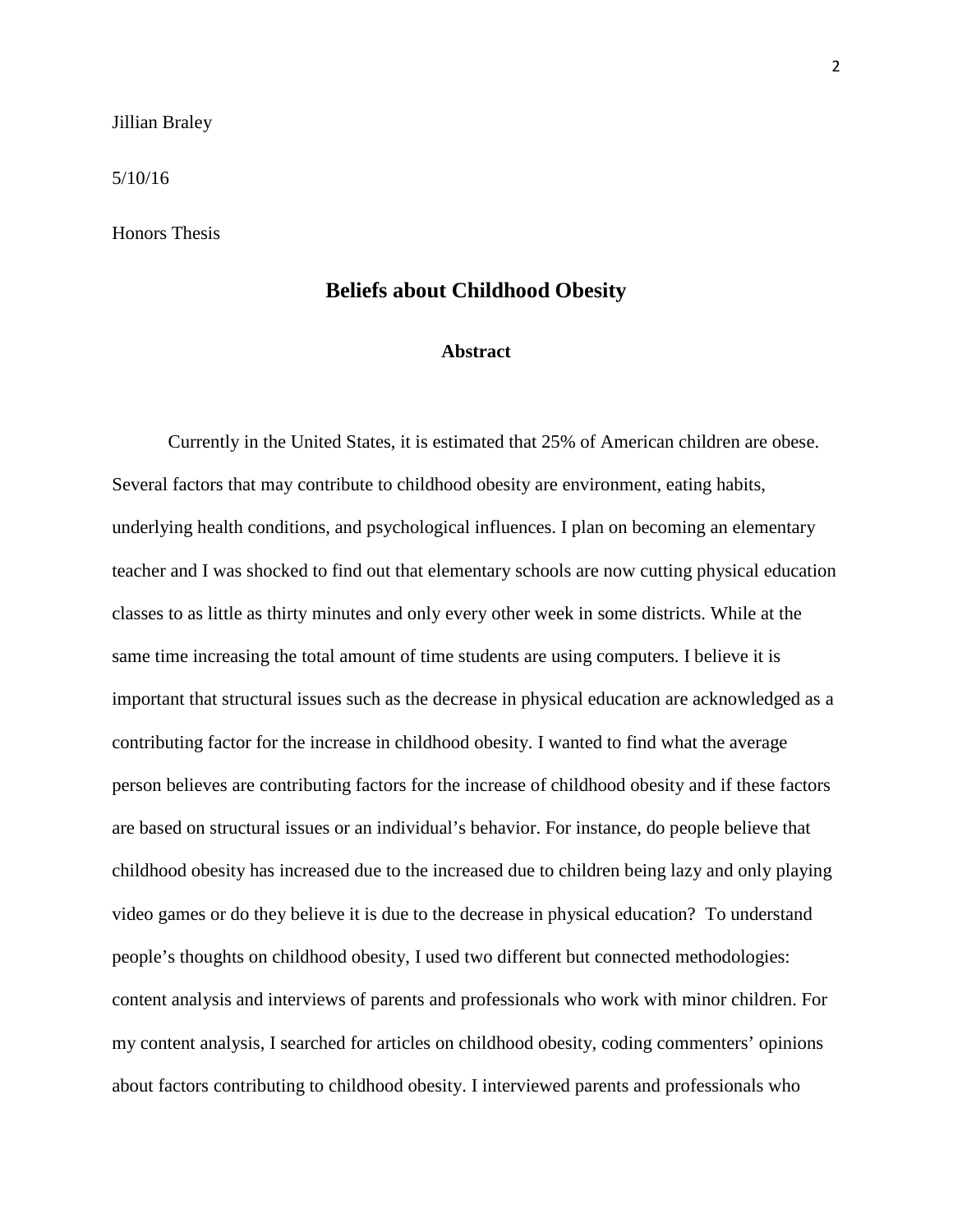work with children to find out what they think about childhood obesity and, specifically, how they feel about physical education in their children's schools. By performing both content data analysis and interviews with parents and professional who work closely with children I was able to find out what some people believe are the main contributing factors to increasing childhood obesity, and what people are saying, overall, about childhood obesity.

#### **Introduction**

Over the past several decades the rate of childhood obesity has increased in the United States and many other countries as well. Childhood obesity is a serious epidemic for the United States, with nearly 25% of the child population being obese (Dodson et. al, 2009). A child is defined as obese if the child's body mass index (BMI) is equal to or exceeding the age-gender specific 95th percentile (Raj, Kumar, 2010). In addition to the 25% of the United States child population being obese, 17 % of children aged 2–19 years old are overweight (Dodson et. al, 2009). Childhood obesity can lead to many serious health conditions, such as cardiovascular disease and diabetes which can carry over into adulthood because a majority of obese children become obese adults (Farajian, et. al, 2014). With such a significant amount of children being obese in the United States, changes need to be made or the future of these children's health may be compromised.

Physical education classes are important, especially at the elementary level, because they help children develop motor skills, and positive attitudes towards living a physically active lifestyle. The younger a person is when they develop a habit of living a physically active lifestyle the easier it is for them to apply in their everyday life and through adulthood. Some obstacles that may stand in the way of helping children develop habits of living an active lifestyle is the decrease in physical education provided in elementary schools and the increase in technology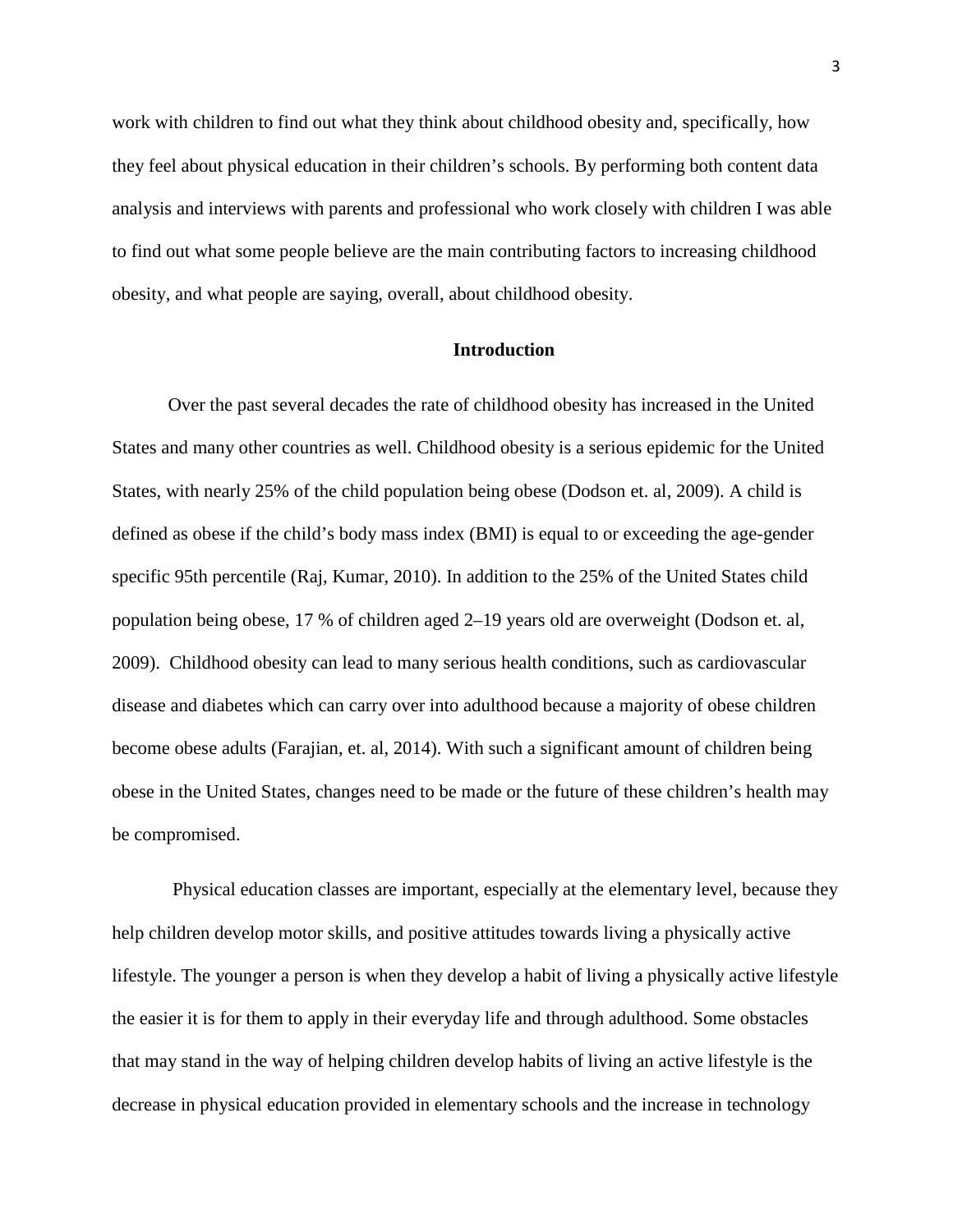use. I believe it is important that structural issues such as the decrease in physical education are acknowledged as a contributing factor for the increase in childhood obesity, as well as other contributing factors such as the increase in use of technology, and weight stigmatization which are contributing factors in the rise of childhood obesity. Through my research I explain how others perceive issues that are related to childhood obesity. I was able to create a picture of our social ideas about childhood obesity by considering anonymous commenters to obesity articles as well as interviews with parents and people who work closely with children, to find out if their perceptions of childhood obesity are similar or differ from scientific understandings of obesity.

### **Literature Review**

"For the first time, North American children face a future in which experts expect that diminished opportunities for physical activity, both in and outside of the school day, will result in significant health problems" (DeCorby, K., Halas, J., Dixon, S., Wintrup, L., & Janzen, H. (2005). Currently worldwide more children are living a sedentary lifestyle compared to living an active lifestyle. Living a sedentary lifestyle results in children consuming more calories than the number of calories burned through daily physical activity which leads to continued weight gain and is one of the most common factors for childhood obesity. Energy balance is calories consumed being equal to calories expended, energy balance will reduce the prevalence of obesity among youth in the United States (Farajian, P. et.al, (2014). Current trends, such as decreasing physical education classes and lack of physical activity, as well as the increasing use of technology, are likely contributing to the amount of time children are staying sedentary, and increases the risk of a child becoming obese. It is important to reduce the amount of time children stay sedentary because "physical inactivity and sedentary behavior have been independently associated with a wide range of negative health indicators including obesity, poor cardio-metabolic health, and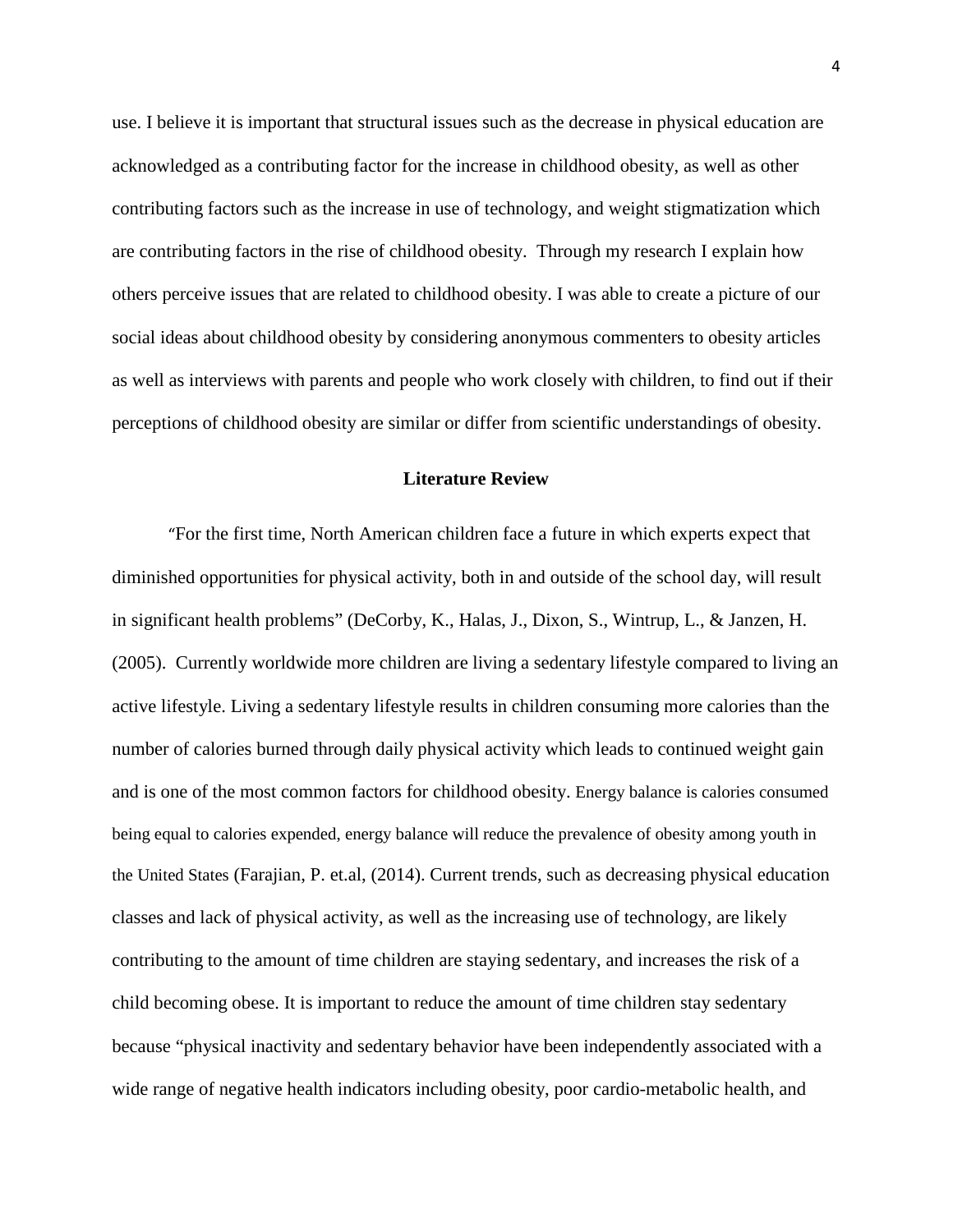poor psychosocial health" (Roblin, 2007, p. 636). Additionally obese people are often stigmatized and are stereotyped as being lazy, stupid, unattractive, and undisciplined. As a result, overweight people experience more social exclusion, isolation, and criticism compared to thin people. (Harriger, J., Calogero, R., Witherington, D., & Smith, J, 2010, p.610). Biased perceptions regarding childhood obesity, attributed to stereotypes, tend to maintain culpability to an individual level and often ignore the structural factors that play a key role in this epidemic.

#### *Technology and Nutrition*

An increase in screen based activities such as watching television, video games, and computer use have been linked to an increase in sedentary lifestyle which have been associated with obesity (Saunders, et.al 2013). "International data from the HBSC study show that 66% of girls and 68% of boys watch more than two hours of television per day, and data from a Canadian study show that youth accumulate an average of 7.8 hours of screen time daily". Nationally 88% of youths ages 8-18 play video games (Elliott, et.al 2012). School personnel reported that technology such as television, computers, and gaming systems play a major role in the inactivity among elementary aged school children. As a result children engage in physical activities less frequently because of an increased access to entertainment-focused electronics (Odum, et, al, 2013). It has been found that children who spend most of their time watching television are more likely to be influenced by food advertisements (LeBlanc, et.al 2013). Roblin, (2007) states the results of a long-term cohort study performed in Britain, which found that children are more likely to eat only the foods being advertised which is often fast food or highly processed products and that greater amount of time viewing television in early childhood predicts a higher BMI in adulthood.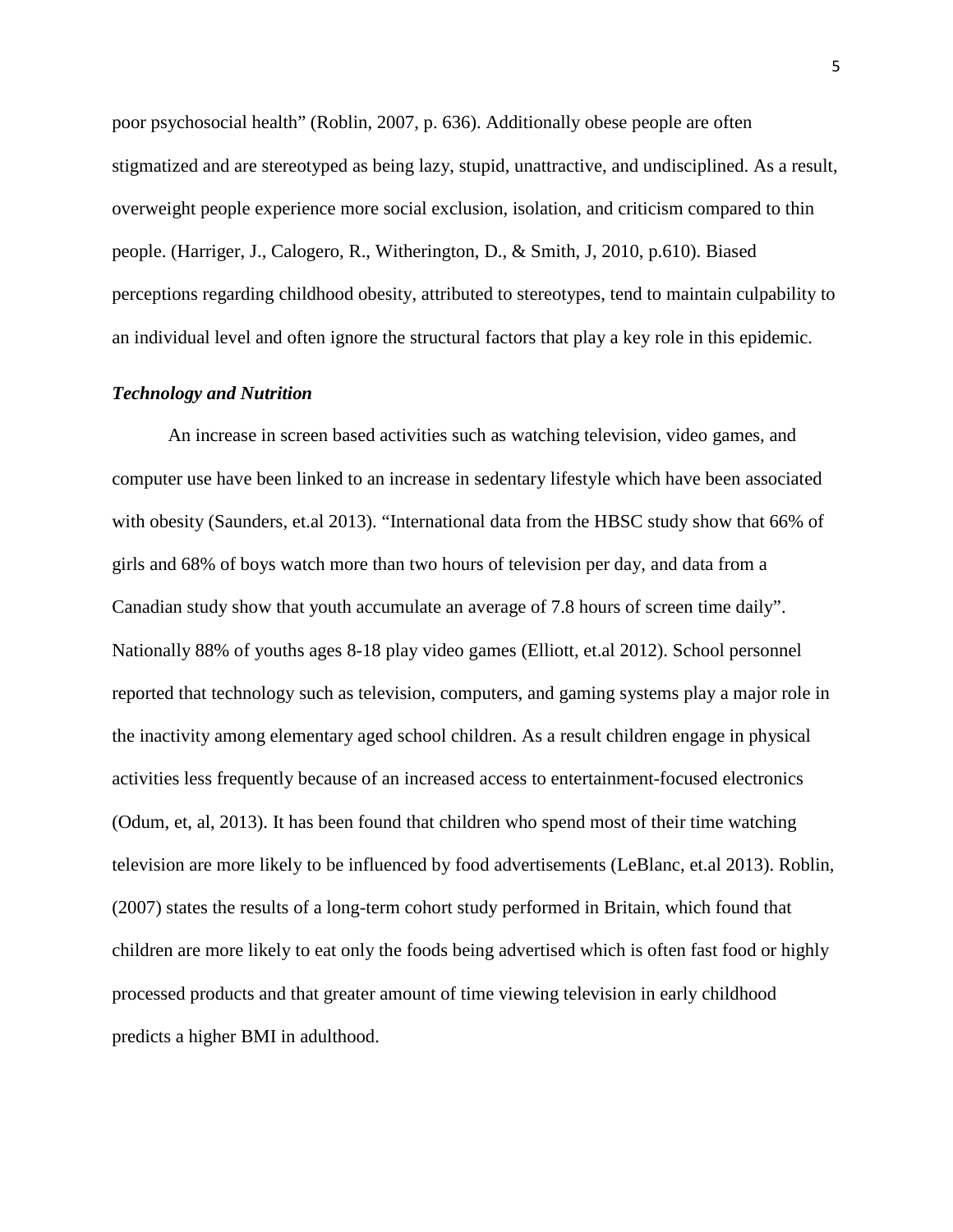When children are watching TV or using the internet, advertising companies purposely target child audiences, by using different methods such as; spending a lot of money, advertising foods filled with ingredients that keep children coming back for more, enticing children, and targeting parents indirectly (Harvey, A. 2013). The Kaiser Foundation reported that 34 % of television advertising directed at children and teenagers is for candy and snacks, 29 % of advertisements were for cereal, but only 4 % of child and teen-directed advertisements were for dairy products, and no advertisements were for healthier food groups such as fruits and vegetables (Harvey, A., 2013). This is likely having a negative impact on children's diets, 37% of children aged 6 to 17 years consumed one or more servings of regular soft drinks, and 37% of children had 2 or more servings of fruit juice per day (Roblin, 2007). Also in both Canada and America studies performed since the early 1990s suggest there is a trend of children decreasing consumption of milk, vegetables, whole-grain breads, and eggs, and increasing intake of fruit and fruit juice (Roblin, 2007). LeBlanc, et.al, (2015), performed a correlation study of sedentary time and screen time in children around the world. The sample size of this study included 5,844 children ages 9-11 years old from study sites in Australia, Brazil, Canada, China, Colombia, Finland, India, Kenya, Portugal, South Africa, the United Kingdom, and the United States (LeBlanc, et.al, 2015). The results of this study found that children who had a greater amount of sedentary time and screen time, which includes watching TV, using computers, and video games, resulted in children more likely being overweight, which also correlates to not meeting physical activity guidelines. These results are similar to the results of another study discussed by Roblin (2007), which examined children in 34 developed countries and found that children with low physical activity levels and higher television viewing times were overweight compared to normal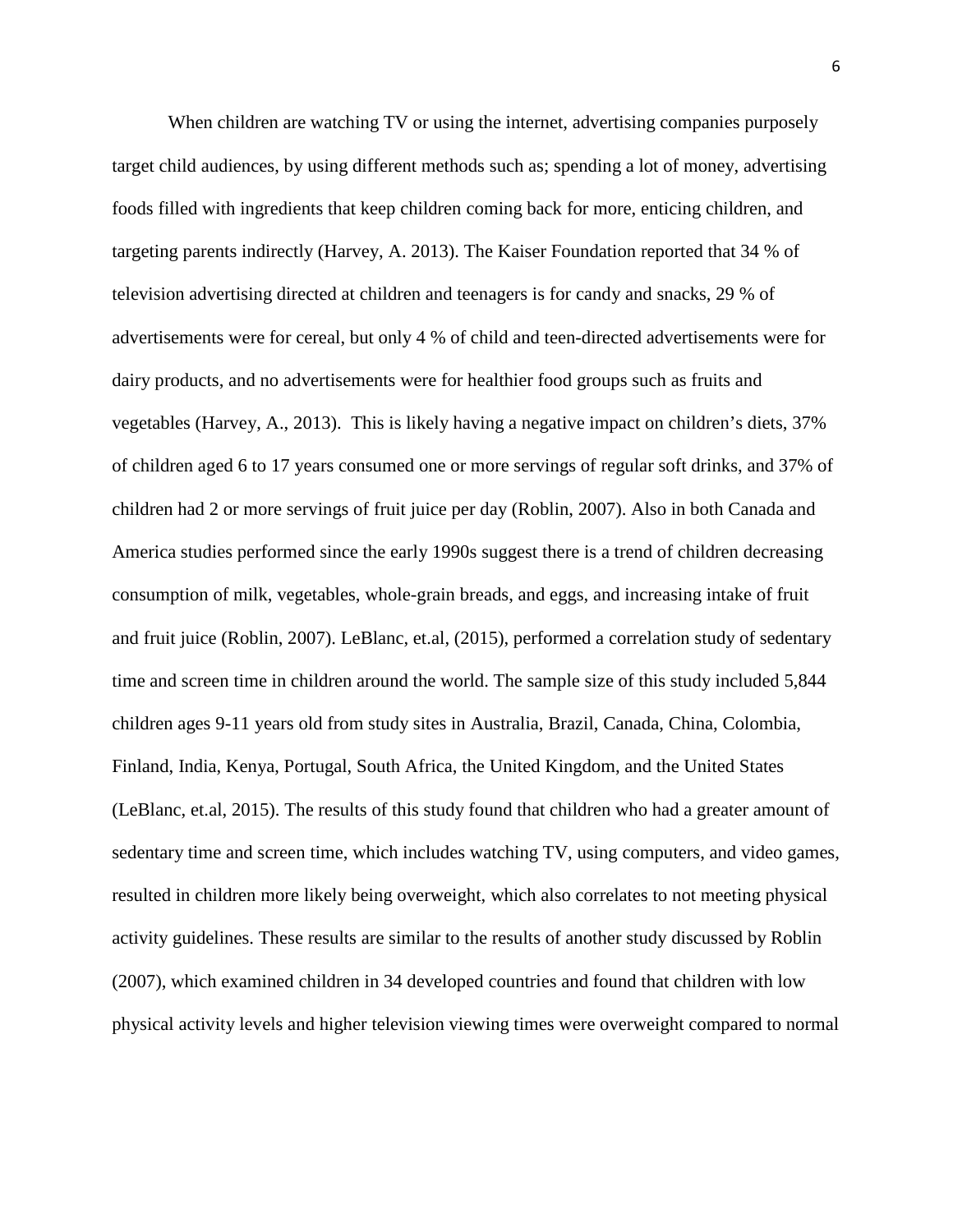weight youth. With the increase of time children spend being sedentary, this lack of physical activity has negative consequences to their health.

#### *Negative Impacts from Decreasing Physical Education*

Not only does the quantity of physical education need to be increased but also the quality of the physical education. Physical education classes do not meet the required level of physical activity needed to meet daily requirements. Fifty percent of children and adolescents who participate in school physical education classes (PE) need there level of physical activity increased and students need to be physically active during at least fifty percent of PE class time (Lytle, L. A., (2001). DeCorby et al. (2005) investigated the quality of physical education at two elementary schools. In one school physical education was taught by elementary teachers and in the other a physical education specialist delivered a schoolwide program. Decorby et. at, (2005) found that the teachers at the school without a physical educator acknowledged that they were inadequately trained and lacked knowledge in physical education. The following describes Decorby et.al, (2005) findings when interviewing teachers at the school without a physical educator, Decorby states,

> One teacher simply said that she was not certain what she was doing because "I'm not a phys. ed. person." That uncertainty was echoed by the other teachers. A second teacher concurred that the hardest part of teaching physical education was her lack of knowledge, admitting that "It would be much better for the kids, I think, if we had a phys. ed. specialist who kind of knew their stuff a bit more." A third teacher described her struggle in terms of planning and knowledge of sports, activities, and games, stating that her understanding was "fairly limited so it's trying to collect enough information to be able to run the program the way it should be done (DeCorby et al. pg. 211, 2005).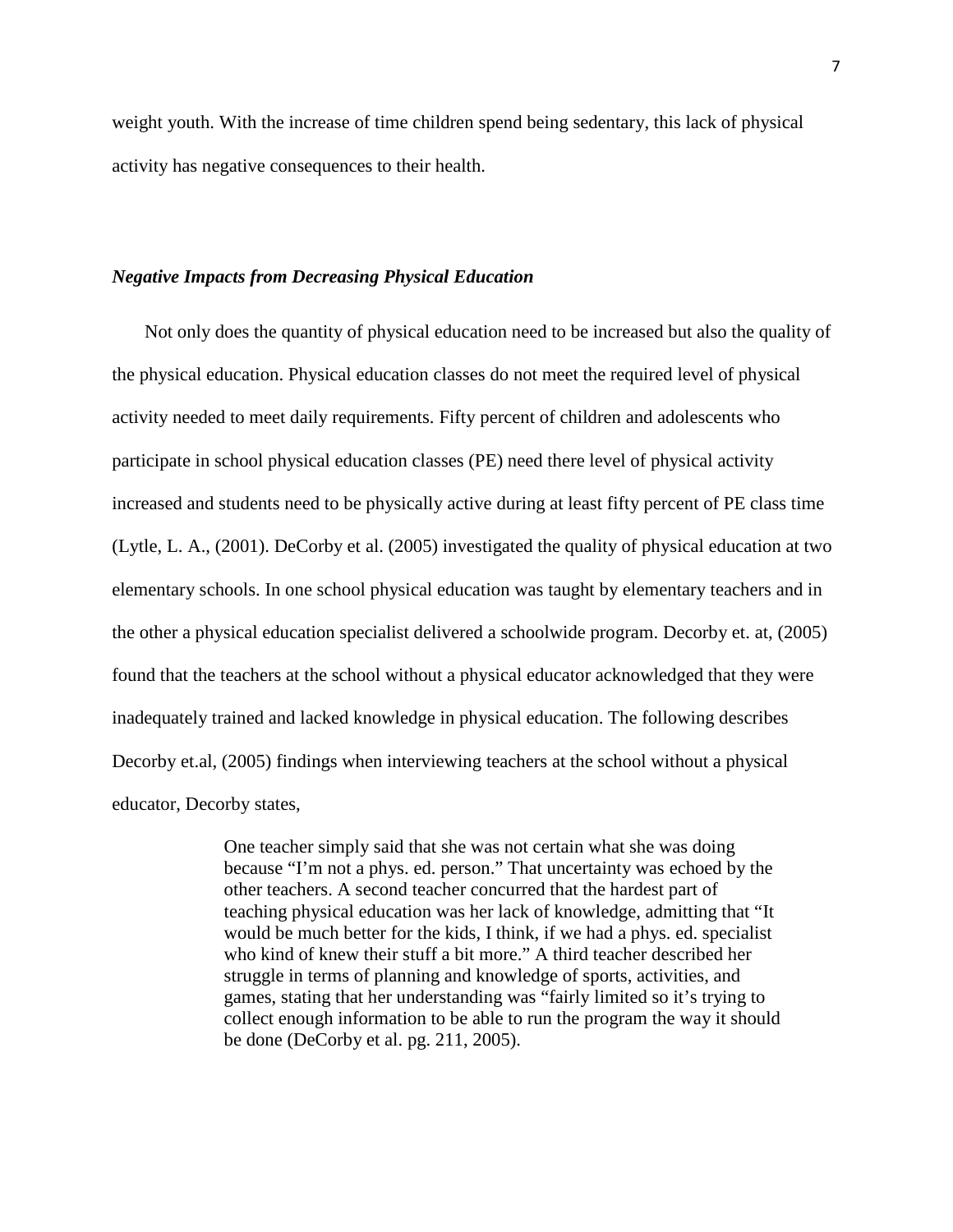Physical education classes vary greatly all over the United States. When examining the differences in physical activity taught by physical education specialists in twenty schools in Minnesota and Texas, it was found that physical education classes varied in both level of physical activity, and the overall knowledge about physical education provided to students varied between all schools (Lytle, L. A. 2001). By having such great variations in the level of physical activity being taught, and the knowledge being provided about physical activity such as proper form and the importance of being active, student's education and activity level will vary greatly. When 2,479 elementary-aged students were asked to answer a total of 24 survey question to analyze their knowledge of appropriate instructional practices in elementary physical education, it was found that elementary-aged students had participated in, or had been exposed to, inappropriate instructional practices, such as poor form which may result in injury (Barney, et.al, 2014). A cause for many of these inconsistencies and inadequate physical education class is funding.

Proper funding for physical education is a structural reason why many physical education classes are inadequate and display great variation. If an elementary school does not have the adequate funding to provide students with the proper equipment and resources they need, the quality of education provided to students will not meet standards (Decorby, et.al, 2005). An example of this was in 2010, the Obama Administration proposed a reauthorization of the Elementary and Secondary Education Act, which eliminated six programs and consolidated 38 funding mechanisms into 11 new authorities (Elliott, et. al, 2013 as cited in USDE, 2010). As a result one of the six programs that ended up being cut was the Physical Education for Progress Grant, which would have initiated, expanded, or improved physical education programs. When this grant was eliminated it greatly impacted many elementary schools, which previously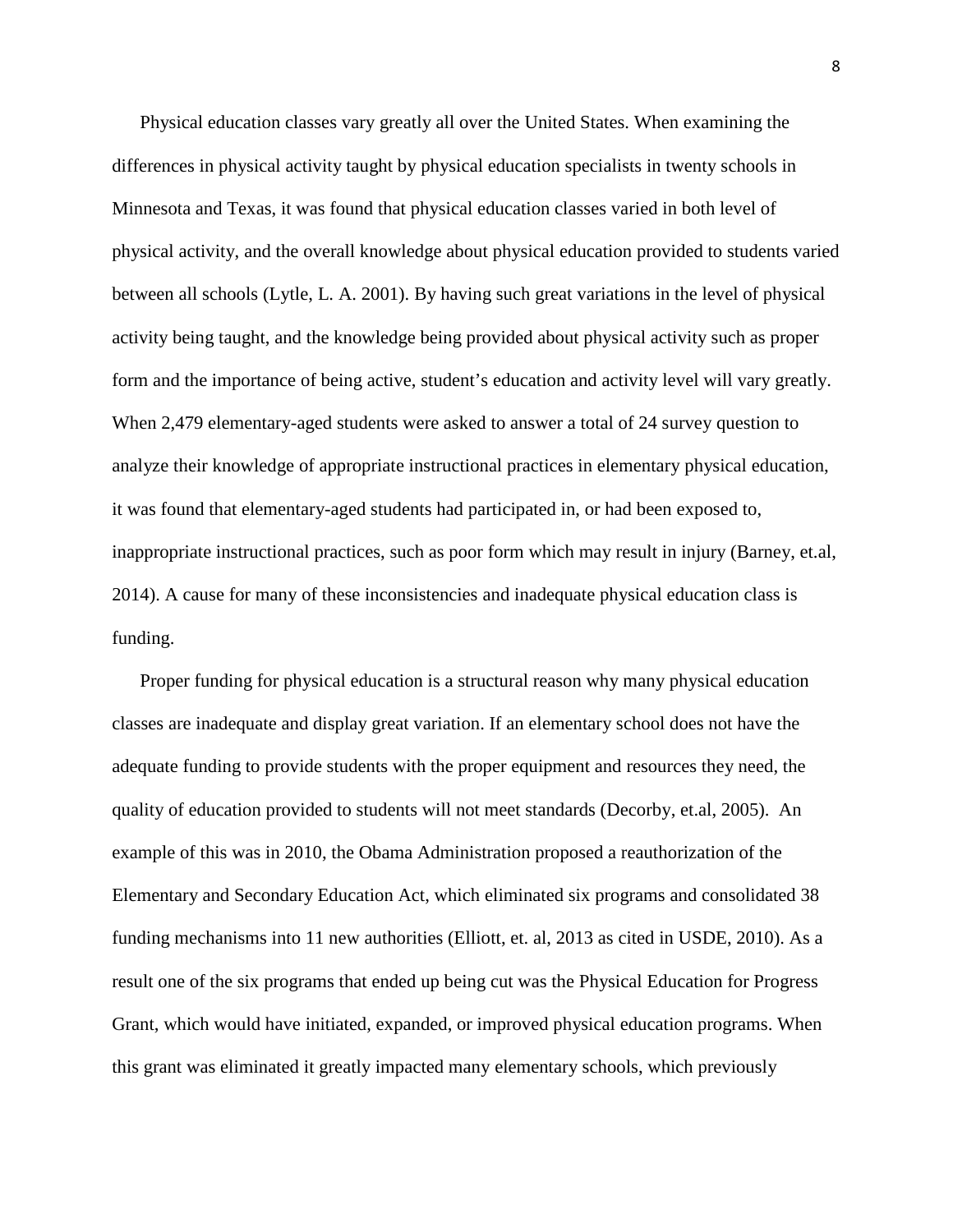received the Physical Education for Progress Grant (Elliott, et. al, 2013). In addition to the United States cutting grants for physical education programs, powerful lobbyist of the food industry are putting money into protecting their interests, making it difficult to decrease the risk of childhood obesity.

#### *Food Industry*

Powerful lobbyist for the food industry contribute a great deal to the childhood obesity epidemic. Many schools receive special promotions and grants by advertising food manufactures' products in their vending machines and elsewhere throughout the school. Dodson, et.al, (2009) states that in 2005, sixteen legislators and staffers from Arkansas, California, Connecticut, Illinois, Maine, Massachusetts, Nevada, New Hampshire, South Carolina, Texas, and Washington were asked to examine barriers and enablers that are contributing to the increase in childhood obesity in the United States. Over half of the legislative respondents discussed the difficulties posed by powerful lobbyists representing manufacturers of unhealthy foods and beverages and how many schools will fear the outcomes of altering school vending machines and legislating school funds. Fast-food companies, International Association of Food Organizations, and food manufacturers were opposed to making changes or banning advertisement of food directed towards children. With the level of control from the government and big corporations have over advertisement, regulations for physical education in school, and funding, it is a large contributing factor that is increasing childhood obesity. Not only are children not expending many calories being sedentary but by spending more time being inactive while watching television and being on the internet they are additionally being influenced by food advertisement companies at home and in school.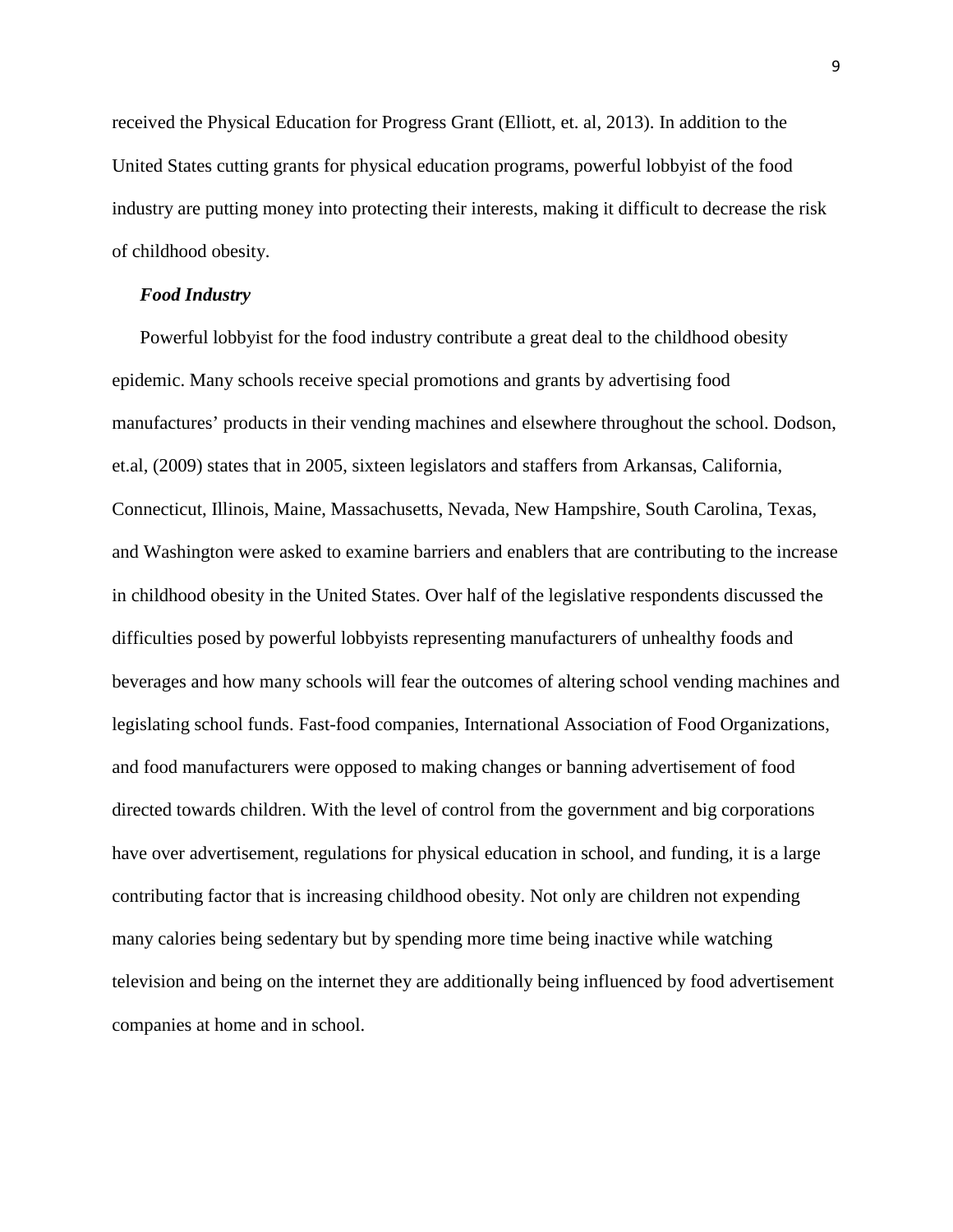### *Home Environment*

Physical activity, technology, and nutrition are not the only factors contributing to childhood obesity, the home environment also plays a significant role. The home environment can influence the amount of physical activity children have, how much and how often they are using technology, and if they are consuming proper nutrition. Since children have little political power and little control over their own choices, they are largely dependent on others, especially their parents (WOLFSON, et. al, 2015). Beyond that, the parent(s) or caregiver(s) of the child are also responsible for being able to identify if their child is overweight or obese. "Previous research has found that parents who recognize that their overweight child's weight is a health problem were more likely to be ready to make changes for their child" (Odum, et, al., p.210, 2013). A situational factor due to a changes in society over the years, such as both parents working, has left many parents feeling overwhelmed and having less time to prepare nutritional meals. Additionally parents who are not educated in proper nutrition has resulted in an increase in childhood obesity (Odum, et, al., 2013).It is important for parents to have proper knowledge about nutrition because Myoungock, & Whittemore (2015) states that parental feeding practices, parental support, role modeling behaviors, and parental knowledge of a healthy diet have been strongly associated with children's weight status and the establishment of health-related behaviors .Overall, the role of parents in the obesity epidemic is highly scrutinized, and it is important to acknowledge other situational factors that are contributing to childhood obesity.

#### *Stereotypes/Biases*

Many people have an over simplistic view about what causes someone to be overweight and obese. These views are often based on stereotypes and biases that are learned and believed to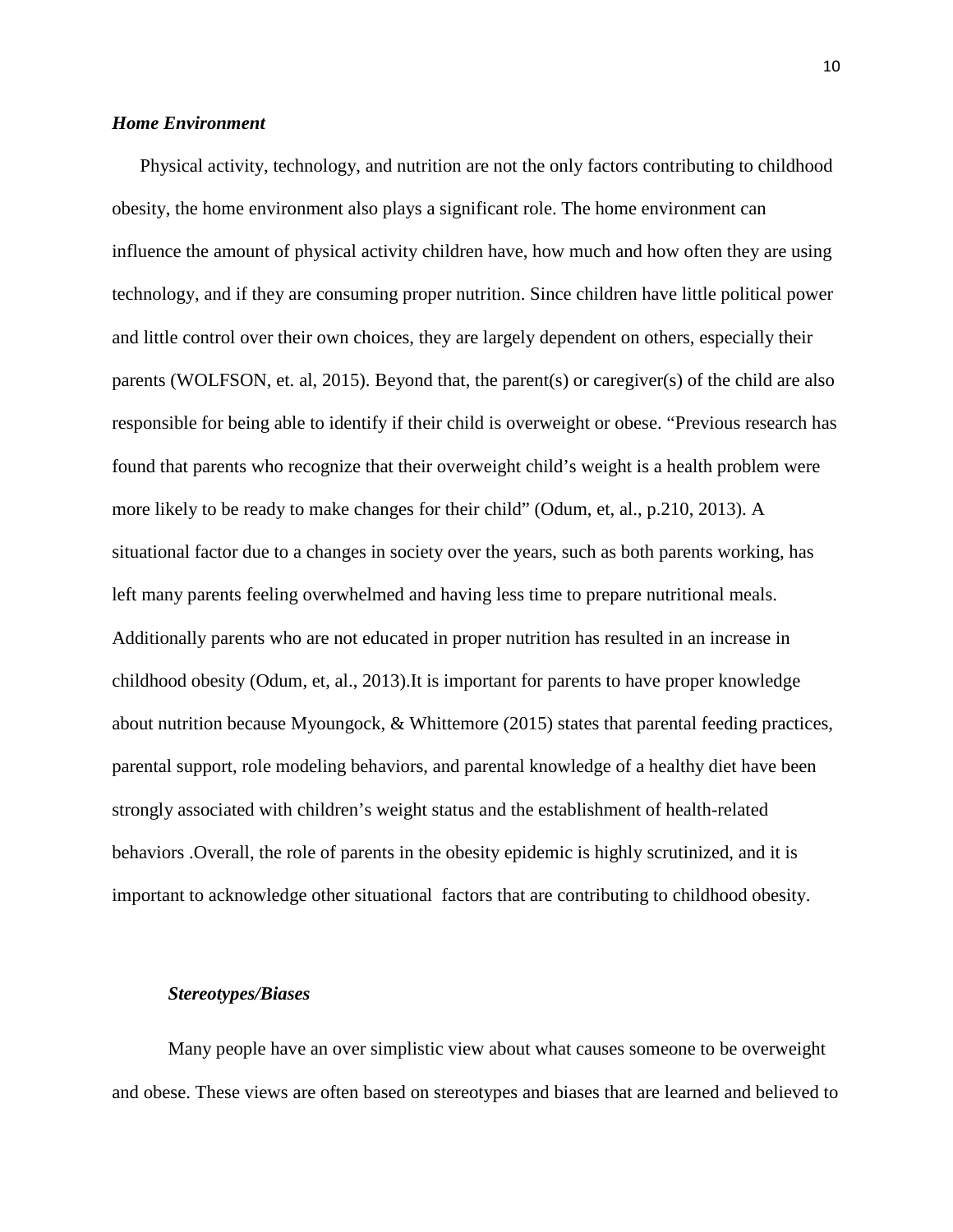be true among society. Stereotypes and negative views about overweight and obese people create weight stigmatization, discrimination, and bias. Obese people are stereotyped as lazy, unmotivated, less competent, lacking in self-discipline, and that they are in control of their own weight. Weiner's Attribution Theory of Stigmas (1985) suggests that the perceived causes and stability of a stigmatizing condition will influence affective responses and judgments toward target individuals (Black, Sokol, & Vartanian, 2014). An example of this would be weight stigmatization, which is defined as a "prejudice in which the attribute of being obese or overweight influences one's expectations about the person, usually in terms of negative character assessments" (Lynagh, Cliff, & Morgan, 2015, p. 595). Additionally attribution theory explains how people will ascribe the reason for why a person acts the way they do or appears the way they do based on the fact that the person is responsible for their behavior and not based off of situational factors. An example of this would be when someone blames the reason why a person is obese, to the obese individual's behavior such as their diet, and physical activity. Instead of attributing the reason why an individual is obese to situation factors, which may actually be responsible such as hypothyroidism or poverty. This is an example of fundamental attribution error, which is "the failure to recognize the importance of situational influences on behavior and the corresponding tendency to overemphasize the importance of dispositions on behavior" (Gilovich, p.172, 2015). Unfortunately these stereotypes and biases affect children as well. Wolfson, et.al, (2015), states that negative depictions of obese adults and children in the news media and elsewhere may heighten the public's blame of obese individuals and the parents of obese children. Attributing obesity to solutions within an individual's personal control leads to more blaming and stigmatizing of obese individuals and doesn't acknowledged that solutions need to be made for structural factors that also contribute to the childhood obesity epidemic.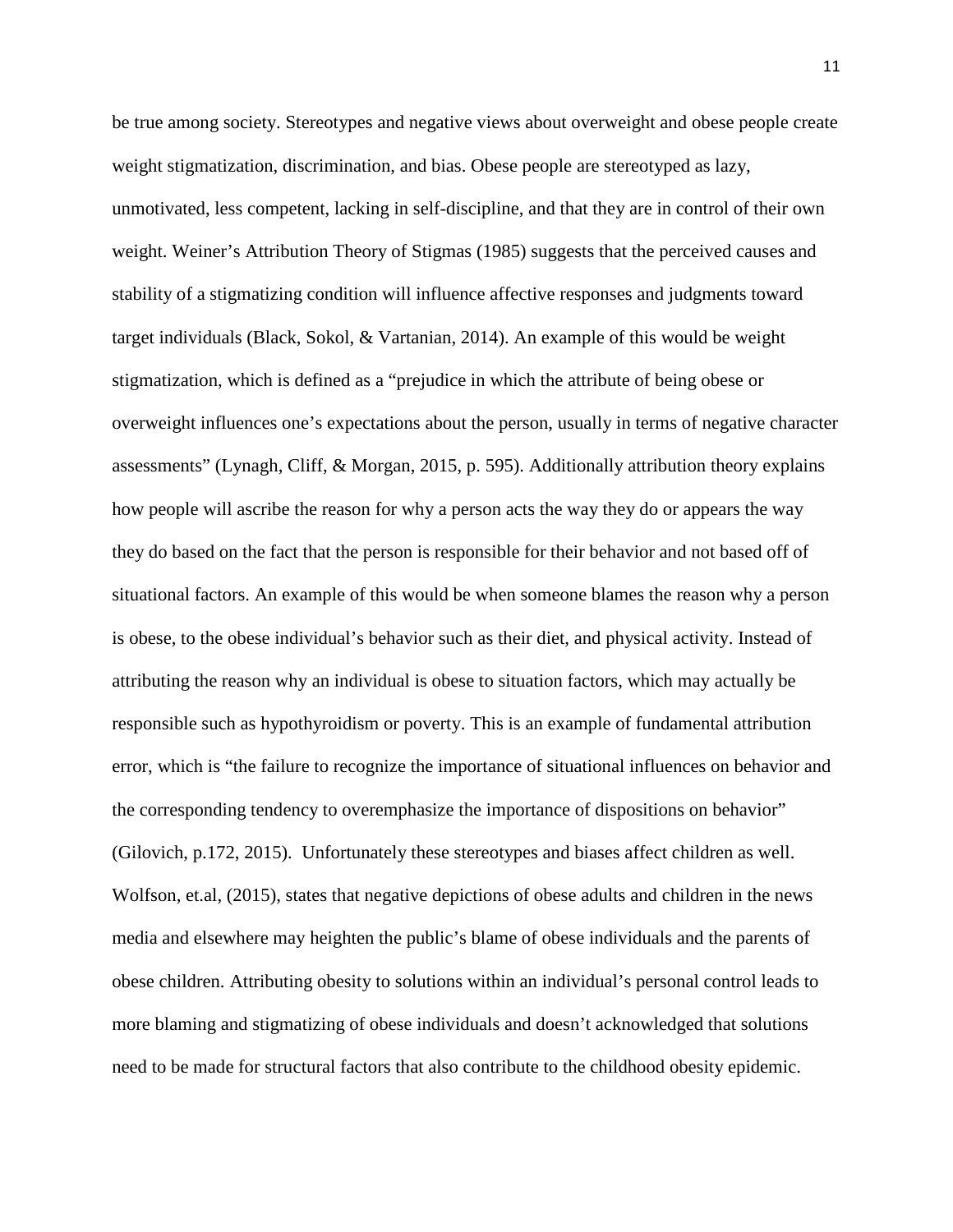Weight stigmatization is more common among girls starting as early as preschool age. "A recent qualitative report indicated that while mothers of 4-year-old children communicate weight concerns to both sons and daughters, it is primarily with their daughters that they instill a fear of becoming "fat" and the importance of weight control" (Harriger, et. al, 2010, p. 609). Another stereotype associated with obesity is the non-exerciser also known as the "couch potato". Nonexercisers, like obese people, are looked at by other exercisers as people who are lacking confidence, being lazy, and unmotivated. "Further, research that examines sedentary lifestyle and active lifestyle biases may aid in removing barriers for physical activity because awareness of stereotypes can mitigate the effects of automatic stereotype activation"( Berry, et, al., p. 2986, 2011). Stereotypes and biases towards obese or overweight people affects the individuals attitudes about themselves and how they are viewed by others which may result in an individual being less motivated and will only harm them in the long run.

An individual's attitudes and perceptions can affect how they perceive someone and influence them to make a positive or negative judgment of someone based on their attitudes and perceptions which may not always be factual. "Our physical activity behavior, whether or not we choose to go to the gym or go for a run, is impacted by attitude, and these behaviors and attitudes are strongly influenced by our experiences in physical education" (Phillips, Silverman, 2012, p. 317). This is an example of a self-fulfilling prophecy, which happens when "people act toward members of certain groups in ways that encourage the very behavior they expect" (Gilovich, T., 2015, p.425). If physical education teachers believe that obese children are lazy and unmotivated, they may give the obese child less attention in class, which may increase the chances that they will develop a negative attitude about being physically active. This is an additional reason why it is important to not only increase the quality and quantity of physical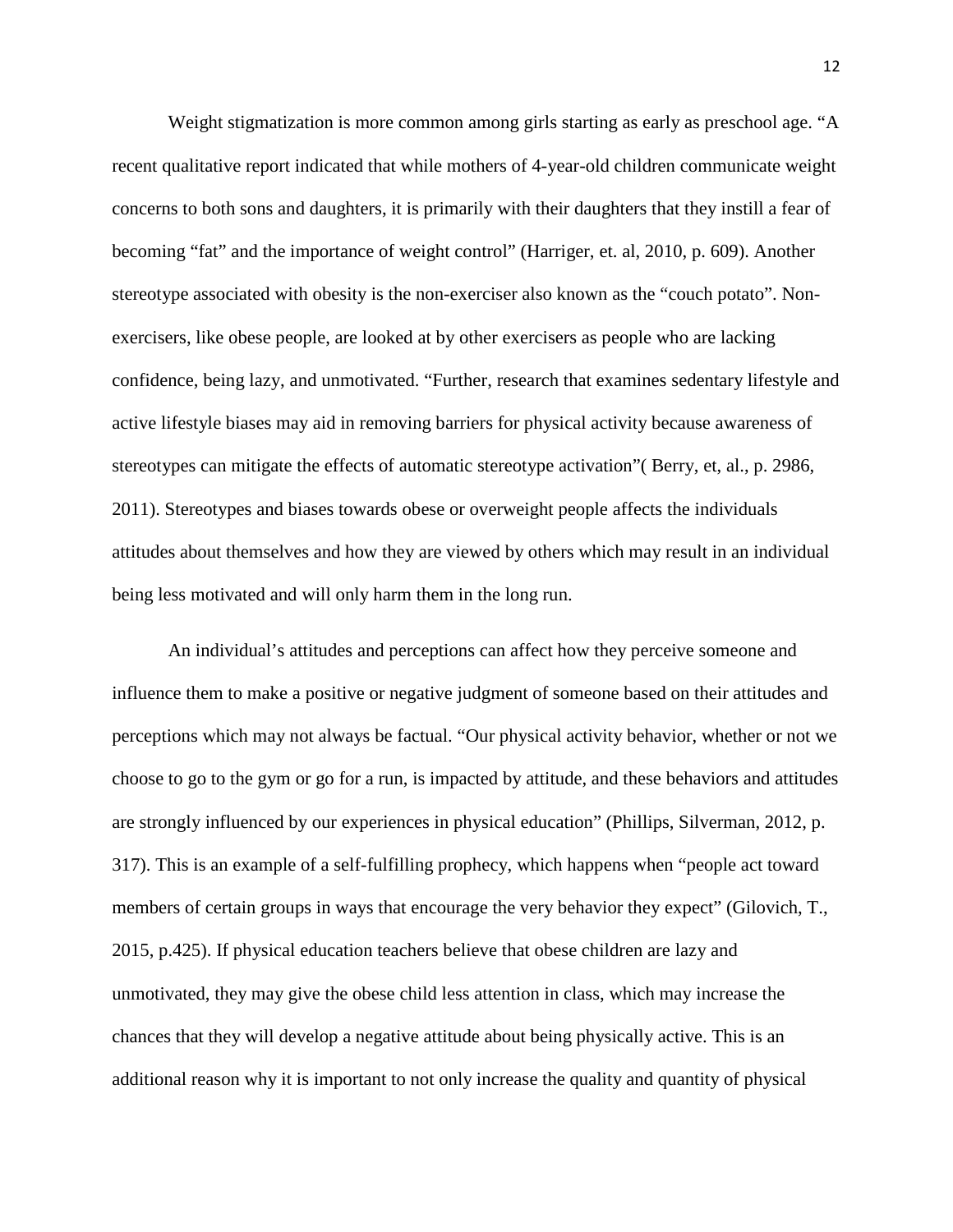activity in a child's life, but also to not attribute stereotypes to children so that all children have the chance to develop a positive relationship with being physically active.

In addition to attributing the cause of obesity to stereotypes such as being lazy, unmotivated, less competent, and lacking in self-discipline, people also blame childhood obesity on parents. Wolfson, et. al, (2015) found that the attribution of responsibility to parents is consistently much higher than attributions to other factors, such as schools, health care providers, the food industry, and the government. The Institute of Medicine found that negative public attitudes toward obese individuals could have a detrimental effect on efforts to reduce obesity (Wolfson, et.al, (2015). Negative attitudes towards obese individuals will only increase the rate of obesity.

Overall it has been found that the decrease in physical activity, and the increase of technology use is a contributing to the increase in childhood obesity. Additionally, the increase of technology use is not only contributing to living a sedentary life, and not burning enough calories, advertisement on the internet and TV also impacts nutritional choices made by children and parents, pushing fast food, or highly processed products. The lack of funding for physical education classes directly effects the quality and quantity of education a student will receive. Beyond increasing physical activity levels, and decreased technology use, more research needs to be done to find what changes need to be made within big corporations and the government to help parents and educators create an environment that can help decrease childhood obesity.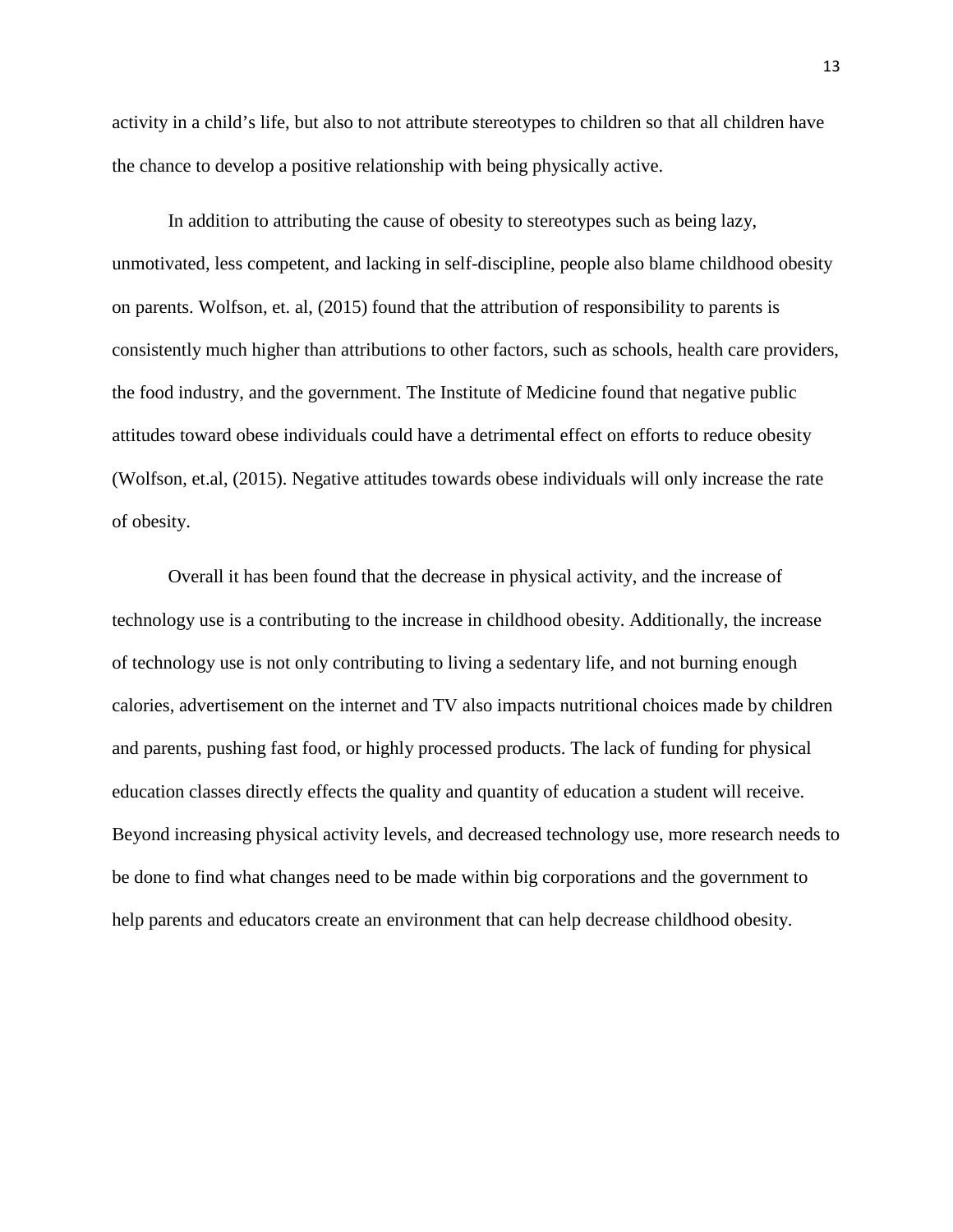#### **Methods**

To begin to understand people's ideas and understandings about childhood obesity, I performed a content analysis of comments on obesity articles and interviewed people who work with, or care, for children, to get their perspectives. Content analysis is a research method used that examines words and images from sources such as media, documents, film, art, and music. This is done by quantifying information into coded categories. Content analysis and interviews with parents of minor children are useful because I am interested in the reasons people give for increasing levels of obesity in children.

When performing my content analysis, I searched for articles related to childhood obesity. By searching for themes on Facebook related to childhood obesity such as physical education, technology, the cost of food, junk food, and educational programs, I was able to examine a variety of responses rather than if I had just used articles promoting one idea which may make my results one sided. Additionally, I focused on articles with a minimum of fifty comments. By having more comments I was able to better understand how average people conceptualize childhood obesity compared to what scientific research tells us. After I found articles with themes related to childhood obesity, I performed content analysis and coded each user's comment. By putting comments into coded categories I was able to identify what commenters stated were the cause or contributing factors of childhood obesity. I coded over 500 comments, searching for themes in people's understandings, biases, and perceptions about childhood obesity.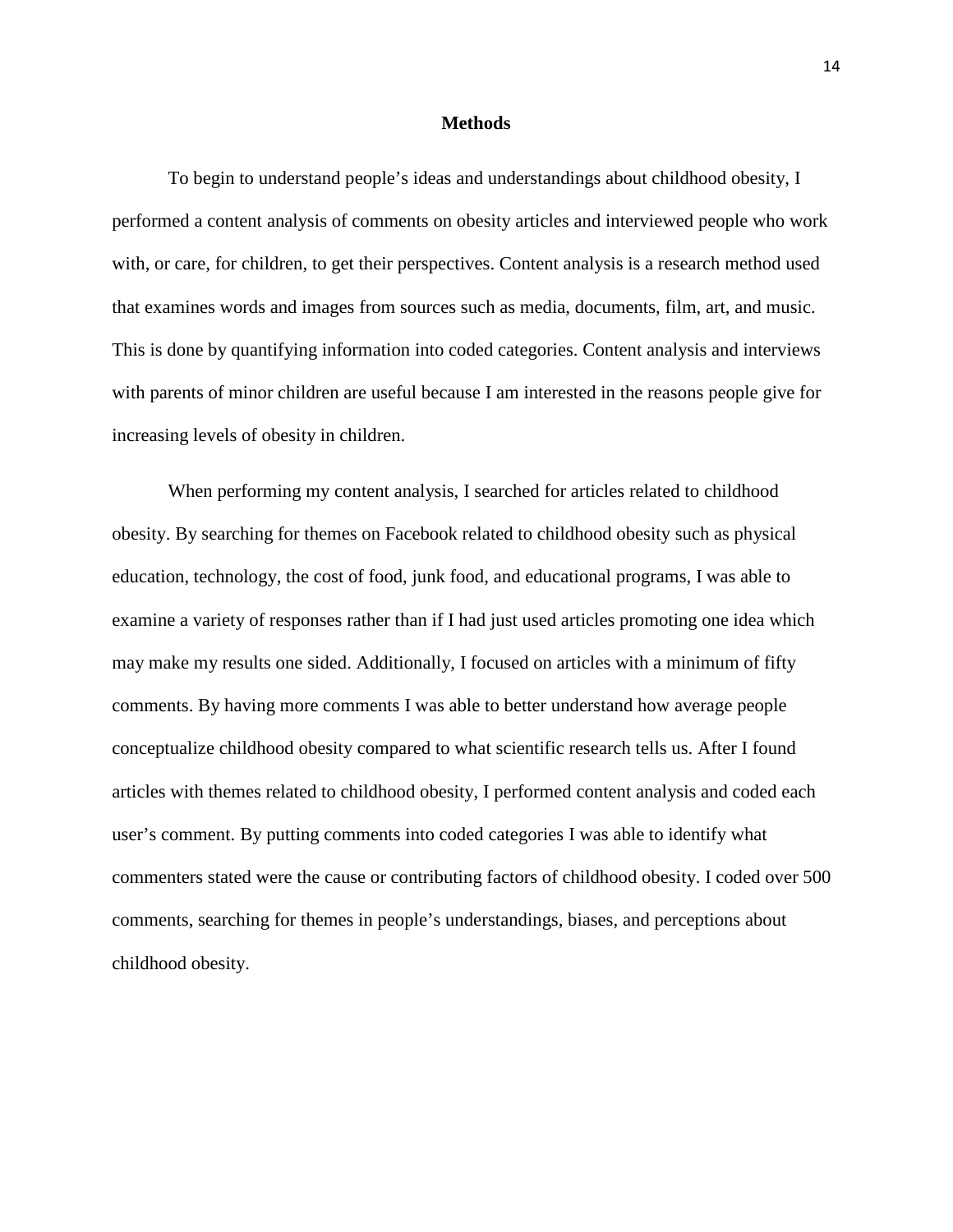| <b>Article Title</b>                     | <b>Total Comments</b> |
|------------------------------------------|-----------------------|
|                                          | 157                   |
| The Childhood Obesity Time Bomb          |                       |
| (Article 1)                              |                       |
| That Figures: the Real Cost of Childhood | 75                    |
| <i>Obesity</i>                           |                       |
| (Article 2)                              |                       |
| Responsible TV and Internet Advertising  | 66                    |
| Needed to Reduce Childhood Obesity       |                       |
| (Article 3)                              |                       |
| Parents' Denial Fuels Childhood Obesity  | 246                   |
| Epidemic                                 |                       |
| (Article 4)                              |                       |

Based on themes I found in the articles, I coded the comments from each article into subcategories: (see *appendix* for subcategories and descriptions). For example if Sarah Smith said, "The only people to blame are the parents for their child being obese". I would place this comment under the subcategory coded "parent". Another example would be if Tim Benson said, "I think it's because kids won't eat healthy food and only want to eat junk food." I would place this under the subcategory coded "poor nutrition". Then I placed each coded comment into broader categories, "macrosystems" which includes social norms, corporations, and government; "microsystems" which includes family and other social networks; and "individual" which represents choices that an individual makes such as being physical active or eating a poor diet (see *appendix)*. Once each comment was coded into a category and subcategory, I added each category and subcategory up to find out what the majority of responders are saying contributed to childhood obesity. In this way, I show what people perceive to be causes of childhood obesity and also show how people make assumptions and biases about childhood obesity.

In addition to performing content analysis, I also audio recorded interviews with professionals and caregivers who work closely with children. By using convenience sampling I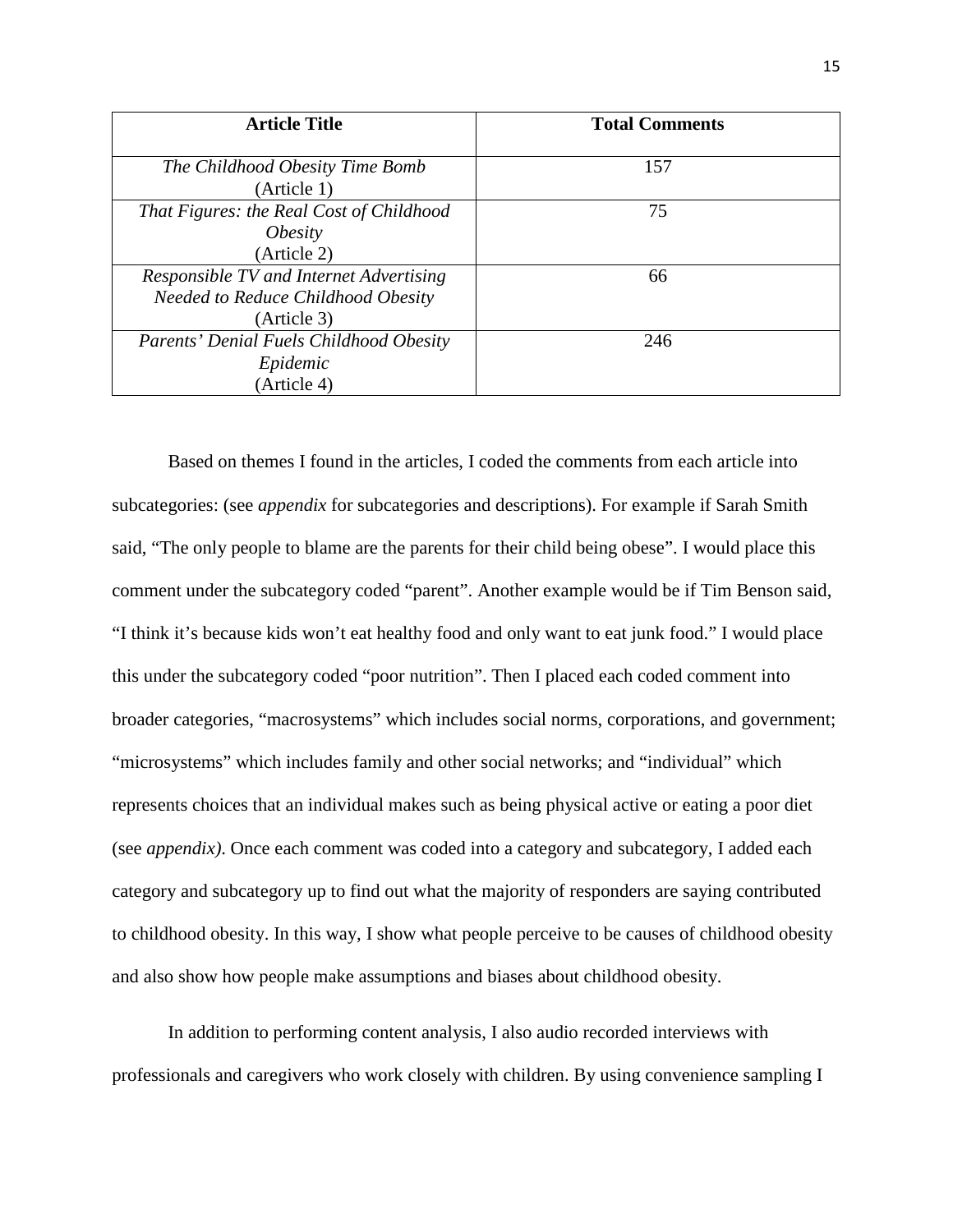was able to find parents and professionals who work closely with children. All together I was able to interview five people, (see *appendix* for interviewee demographics and for interview questions).

After completing my interviews, I listened to the audio recording and created transcripts from each individual interview. After completing the transcripts I analyzed each one to find trends or themes that were reoccurring, similar or different than my content analysis results, and to find if these responses reflected scientific research. By considering anonymous comments to obesity articles as well as how parents and professionals who work with children feel about their children's schools and health, I created a picture of people's social ideas about childhood obesity, which may differ from scientific understandings of obesity.

#### **Data Analysis**

After analyzing all of my data and removing comments that fell into the other category I was left with a total of 482comments. Out of the 482 comments I found that a majority of Facebook commenters 322 in total blamed obesity on an individual's behaviors, and out of those 322 comments 140 made judgements about obese people based off of stereotypes such as labeling children as lazy, or compared their own perceived healthy lifestyle to the unhealthy lifestyle of obese people. In addition to commenters blaming children for being obese, 108 commenters blamed parents for contributing to childhood obesity (see *appendix for additional content analysis)*. It is these types of biased perceptions regarding childhood obesity, attributed to stereotypes that continue to maintain accountability to an individual level and often ignore the structural factors that play a key role in this epidemic.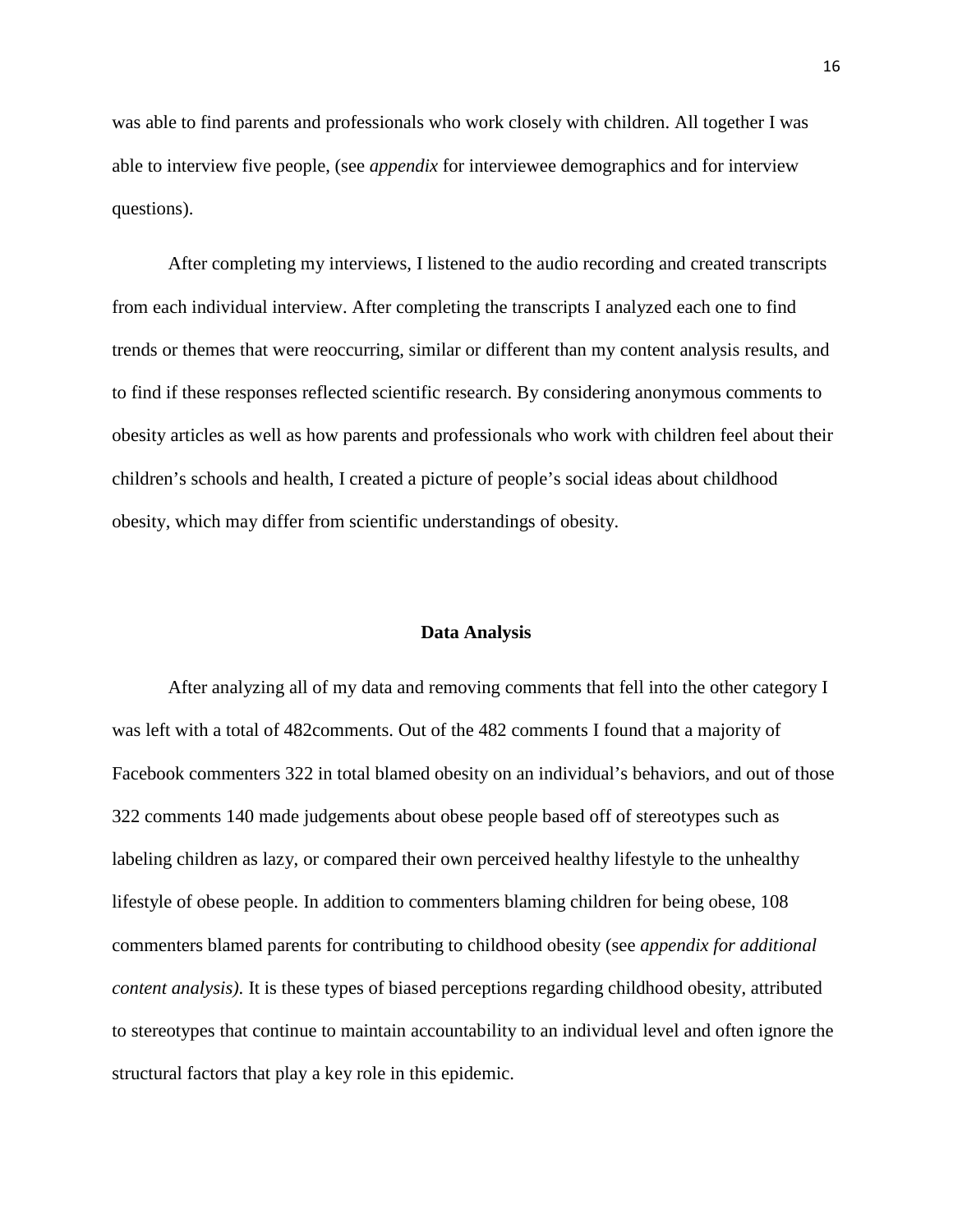#### **Individual**

After completing my data analysis I found that a majority of people perceived individual behaviors, such as an individual being physically active or not, how often they use technology, whether or not they eat a healthy diet, physical and medical conditions and lastly a combination of all the above to childhood obesity.

Out of the total 322 comments coded in the individual category a majority of commenters 140 total, made judgments' based on stereotypes and biases about obese people. Judgment's was also the most coded subcategory out of all off the subcategories. This is an example of when fundamental attribution error may occur, because with a majority of commenters making judgments about childhood obesity, it demonstrate how people fail to recognize the importance of situational influences on obesity, such as medical conditions and the high cost of nutritious food and overemphasize stereotypes and biases as the cause for obesity. Additionally, commenters focus on other individual behaviors such as diet and exercise, and although these factors may be a reason for why a child is obese there are other structural factors, such as the food provided at the child's school, which is out of the child's control and not a reflection of the child's behavior or choice. The following is a chart that displays the data from the coded individual category and subcategories.

| Category              | <b>Article 1</b> | <b>Article 2</b> | <b>Article 3</b> | <b>Article 4</b> | <b>Total</b> |
|-----------------------|------------------|------------------|------------------|------------------|--------------|
| <b>Individual</b>     | 118              | 56               | 28               | 120              | 322          |
| Judgements            | 38               | 24               | 10               | 68               | 140          |
| Yes P.A.              |                  | 17               |                  | 19               | 45           |
| No P.A.               |                  |                  |                  |                  |              |
| Yes Tech              |                  |                  |                  |                  |              |
| <b>Poor Nutrition</b> | 50               |                  | 13               | 19               | 86           |
| Psych & Medical       |                  |                  |                  |                  |              |
| Combo                 |                  |                  |                  | 11               | 34           |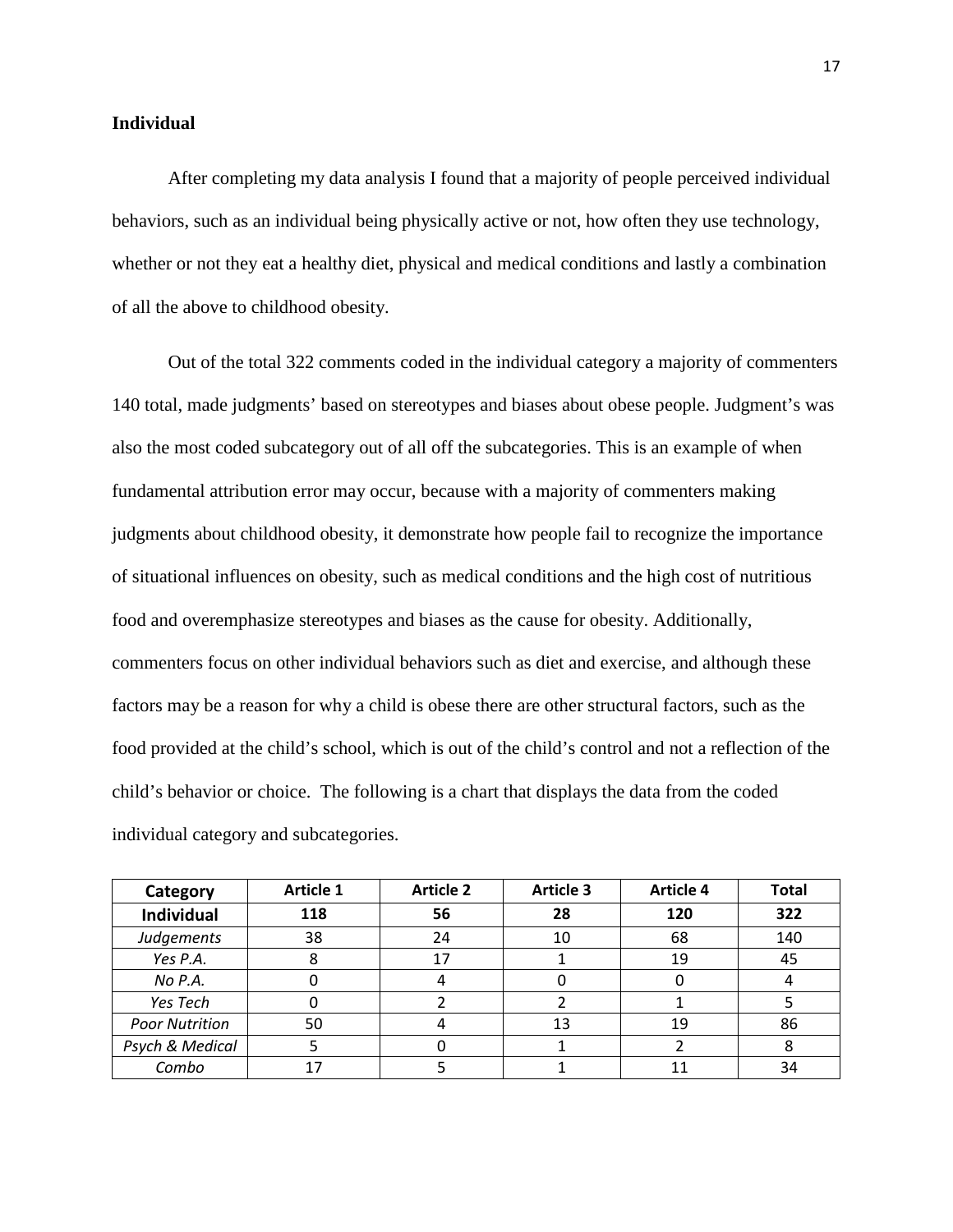The following are examples of comments coded in the individual category; Facebook commenter Angus Hillman stated "obesity is not a mental health problem! The sheer disregard of nutrients and a handed down sedentary lifestyle from parents a little more on point". In response to this Facebook commenter Jan Finch Angus stated,

> You are so right - it's not a mental health problem, it's an EATING problem. There is so much junk food around these days, and people have become extremely lazy when it comes to preparing a nourishing meal for their children. It is also very obvious that children don't seem to be outside playing. Therefore, junk food + kids sitting inside playing computer games = FAT KIDS!

This is an example of how the public uses biased perceptions regarding childhood obesity and stereotypes to blame the obese individual and the parents of obese children as the cause of childhood obesity. Doing this continues to attribute obesity solutions to an individual's personal control, which leads to more blaming and stigmatizing of obese individuals and doesn't acknowledged that solutions for structural factors that also contribute to the childhood obesity epidemic.

### **Microsystem**

When analyzing the four articles for comments which fell into the microsystem category, I found that out of 482 comments, 119 comments fell into the microsystem category. Since the focus of this study is on perceptions about childhood obesity, parents are considered a microsystem because since children have little power and little control over the choices their parents make they are largely dependent on their parents. (Wolfson, et. al, 2015). The following chart displays the data coded under the microsystem category;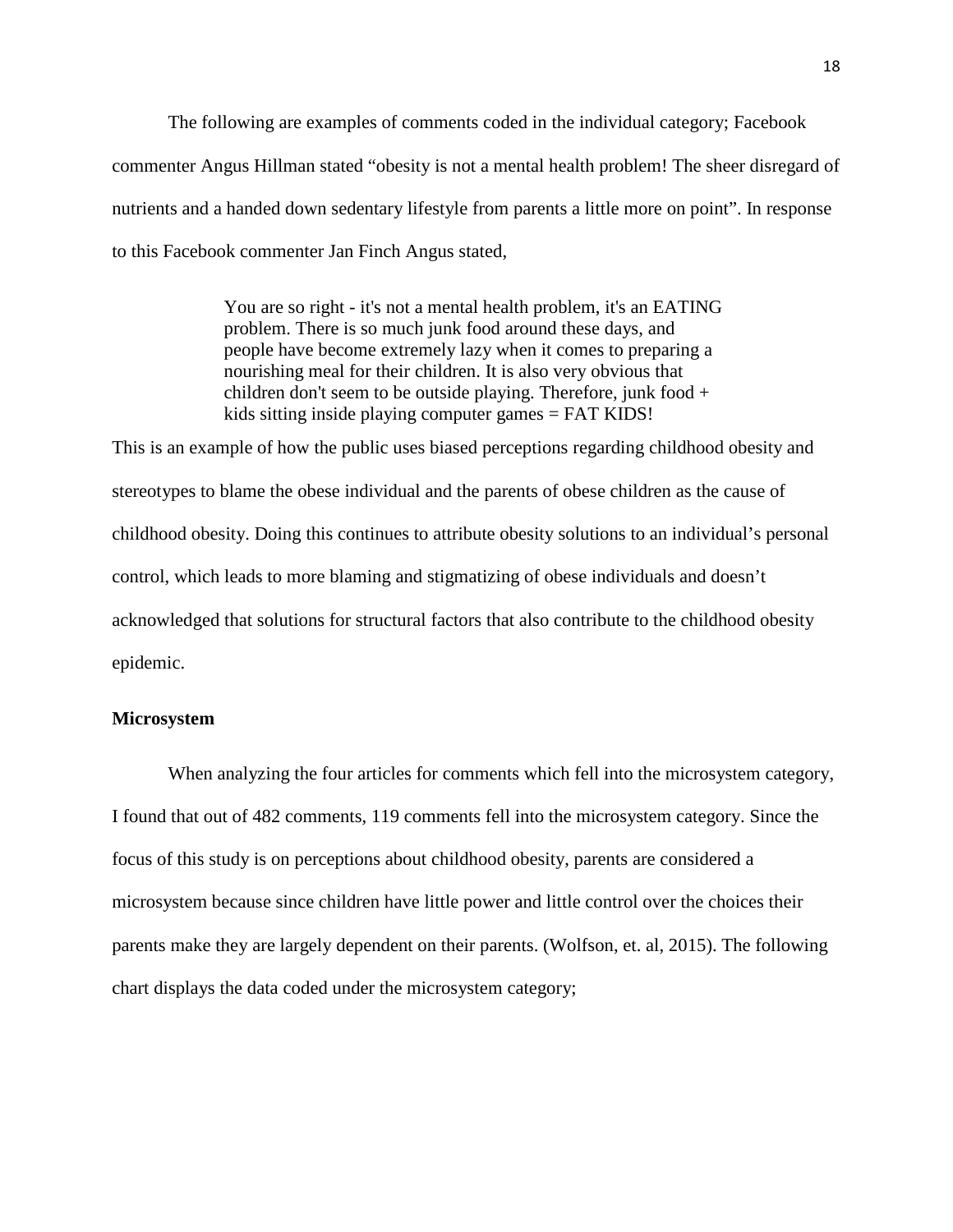| Category     | Article 1 | <b>Article 2</b> | <b>Article 3</b> | Article 4 | Total |
|--------------|-----------|------------------|------------------|-----------|-------|
| Microsystem  | 18        |                  | 29               | 65        | 119   |
| Parents      | 15        |                  | 26               | 60        | 108   |
| Lack of Edu. |           |                  |                  |           |       |

Blaming parents for the cause of childhood obesity was mentioned in 108 comments. Just as making judgments about obese children has negative consequences, blaming parents can also has negative consequences. Blaming parents for the cause of their child's obesity may actually result in a self-fulling prophecy. Judgements made towards parents may affect their attitudes about themselves and how they are viewed by others which may result in the parent being less motivated, and as a result contribute to their child's increase in weight.

In addition to commenters blaming parents, commenters also stated that the lack of education was a contributing factor. Lack of education was mentioned by Facebook commenter Lesley Weaver from *Responsible TV and Internet Advertising Needed to Reduce Childhood Obesity.* Lesley said:

> It's not just parents who don't care. Its parents who don't KNOW. I was floored when a friend of a friend said of his morbidly obese four year old that "she eats good food, she just eats too much of it. Yesterday she had a salad for lunch, but she kept going back for more."....this child's "salad" was mostly cheese on top of a little iceberg lettuce then drowned in ranch dressing. Her parents honestly believed this was healthy. I can relate entirely too many stories exactly the same from the parents in my rural area/small town. It's also a very low income area so you can advertise on the internet all you want, these people will never see it. They can't afford internet. Or cable.

This comment also ties into factors of attribution theory because these people are from a rural

small town and of low economic status so they are perceived to be less educated.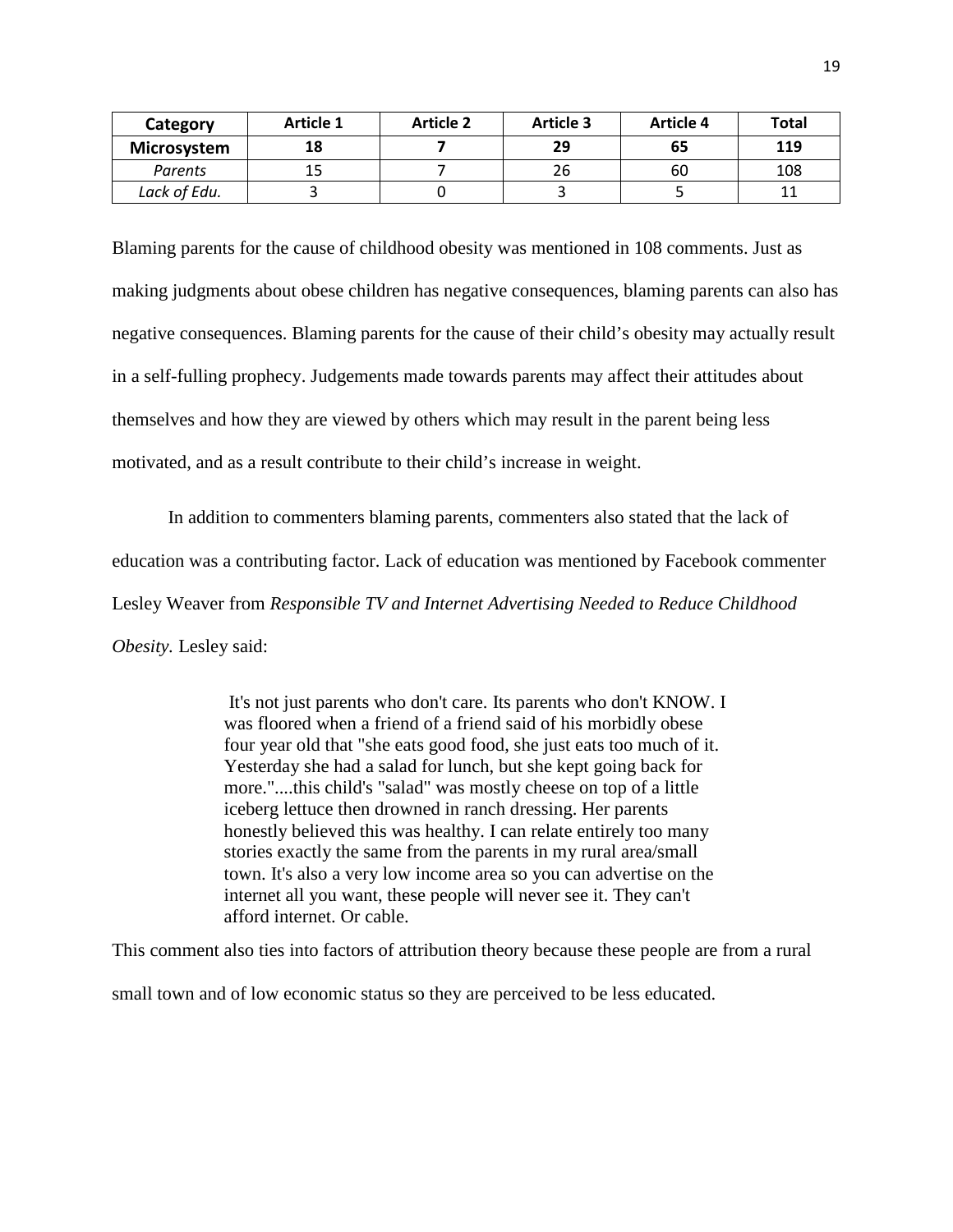#### **Macrosystem**

When analyzing the four articles for comments which fell into the coded macrosystem category, I found that out of 482 comments only 41 comments fell into the macrosystem category. The following chart displays the data in the macrosystem category;

| Category         | <b>Article 1</b> | <b>Article 2</b> | <b>Article 3</b> | <b>Article 4</b> | <b>Total</b> |
|------------------|------------------|------------------|------------------|------------------|--------------|
| Macrosystem      | 14               |                  |                  | 21               |              |
| Food Ind. & Gov. |                  |                  |                  | 10               |              |
| Society          |                  |                  |                  |                  |              |
| Cost             |                  |                  |                  |                  |              |

My analysis for the macrosystem category found that the food industry and government was mentioned more than changes in society and the cost of food. Facebook commenter Karyn Milos from *That Figures: The Real Cost of Childhood Obesity.* Karyn said;

> the gov. has decreased physical activity out of the education system's curriculum! Disgraceful. And like cigarettes and alcohol, tax the hell out of high fat low nutrition "food".....people can still choose to consume, but pay a bit more (after all, society needs to be compensated by costs incurred by obesity).....followed by blaming parents for causing childhood obesity.

My data from my content analysis correlates with scientific research, which states that the attribution of responsibility to parents is consistently much higher than attributions to other factors, such as schools, health care providers, the food industry, and the government (Wolfson, et. al, 2015). This fits with the findings of my content analysis, which found that out of 482 comments 108 comments blamed parents for the cause of childhood obesity, compared to only twenty-two comments that blamed government and food industries.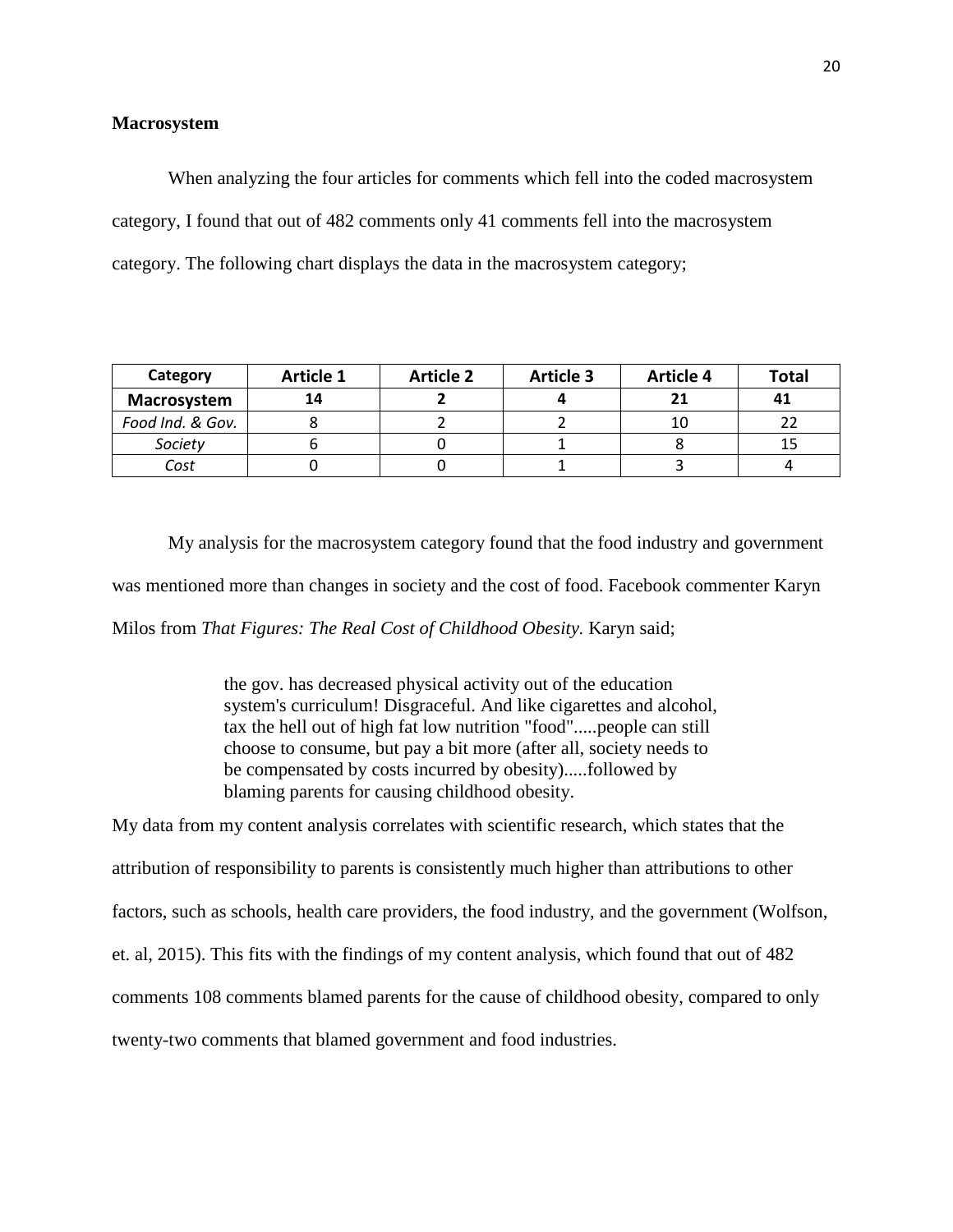After performing content analysis, I used convenience sampling to find parents, and people who work closely with children, and interviewed them to have a better understanding to what people perceive to be contributing factors to childhood obesity and if these finding would correlate with my content analysis and scientific research.

### **Interview Data**

My interview data, similar to the data collected in my content analysis, shows that people believe parents are responsible for preventing obesity in their own children. But interviewees believed that there are other factors associated with increase in childhood obesity and that parents are not the only people responsible. I coded my interview transcripts for ideas and themes related to childhood obesity, I focused on negative perceptions, for example, how many times interviewees mentioned children not being physically active or how many times they mentioned poor nutrition as a problem. The following chart reflects the number of times themes related to contributing factors for childhood obesity were mentioned:

| <b>Categories</b>                                  | <b>Times Mentioned in Interviews</b> |
|----------------------------------------------------|--------------------------------------|
| <b>Poor nutrition</b>                              | 8                                    |
| Fast food (Individual)                             | 5                                    |
| Junk food (Individual)                             | 4                                    |
| School meals (Macrosystem)                         | 4                                    |
| Cost of food (Macrosystem)                         | 2                                    |
| <b>Total times mentioned:</b>                      | 23                                   |
| Not being physically active                        | 3                                    |
| Children need more physical education<br>$\bullet$ | 8                                    |
| (Macrosystem)                                      |                                      |
| Longer recess (Macrosystem)                        | 5                                    |
| Video games (Individual)                           | 4                                    |
| Internet use (Individual)                          | 1                                    |
| <b>Total times mentioned:</b>                      | 21                                   |
| <b>Negative remarks about schools</b>              | 5                                    |
| Children need more physical education              | 8                                    |
| (Macrosystem)                                      |                                      |
| School meals (Macrosystem)                         | 4                                    |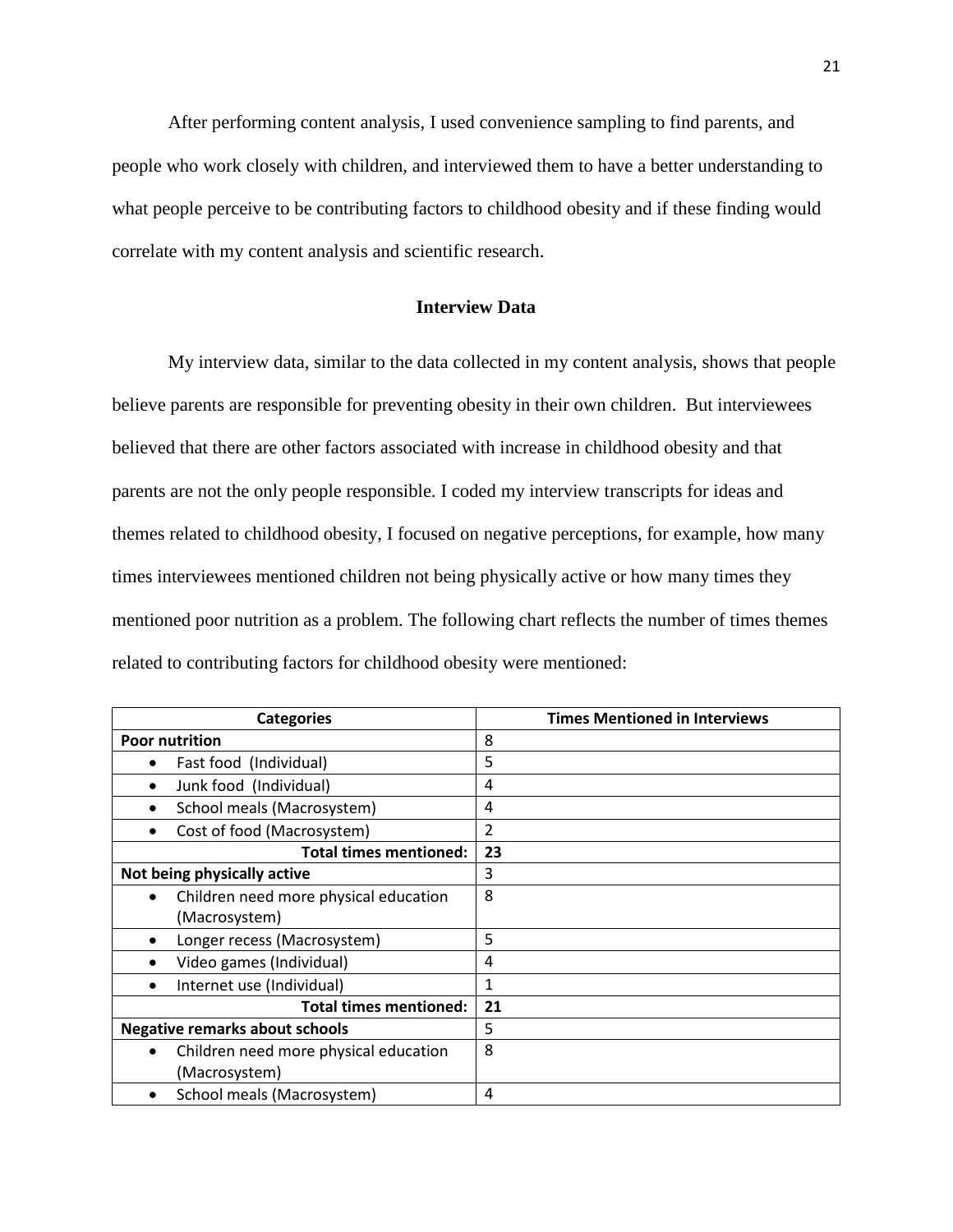| Increased recess (Macrosystem) |  |
|--------------------------------|--|
| Total times mentioned:         |  |

When interviewees were asked, "what have you heard about childhood obesity"? All respondents agreed that childhood obesity is a problem and that childhood obesity is on the rise or increasing. In addition to interviewees acknowledging that childhood obesity is on the rise, they also compared this rise to previous generations. When asked, "What have you heard about childhood obesity?" Interviewee Sandra Mello said, "It's on the rise, there are more kids overweight now than my generation". Additionally respondents mentioned that childhood obesity is increasing in the United States. Interviewee Joel Malloy said, "I know that childhood obesity is real problem in our country you hear it on the news on TV about how more kids are becoming obese."

After asking the interviewees what they have heard about childhood obesity, I wanted to find out what they perceived to be contributing factors for childhood obesity. What I found was that poor nutrition was mentioned twenty-three times as a contributing factor for childhood obesity, linking poor nutrition to individual choices such eating junk food, and fast food, and also to structural choices found in the "macrosystem" category such as the cost of food, and changes in society. Interviewee Sandra Mello said;

> I think as a society we have changed, family values are no longer the biggest priority in people's life. Now they are more concerned with being able to pay the bills, as a result both parents are working now and there are more single parents than earlier generations. People don't have the time anymore to make homemade meals and take their kids to the park. So it's easier when you have worked all day long to order pizza or get take out and know that you children are at least safe inside even if that means they are just sitting around playing video games.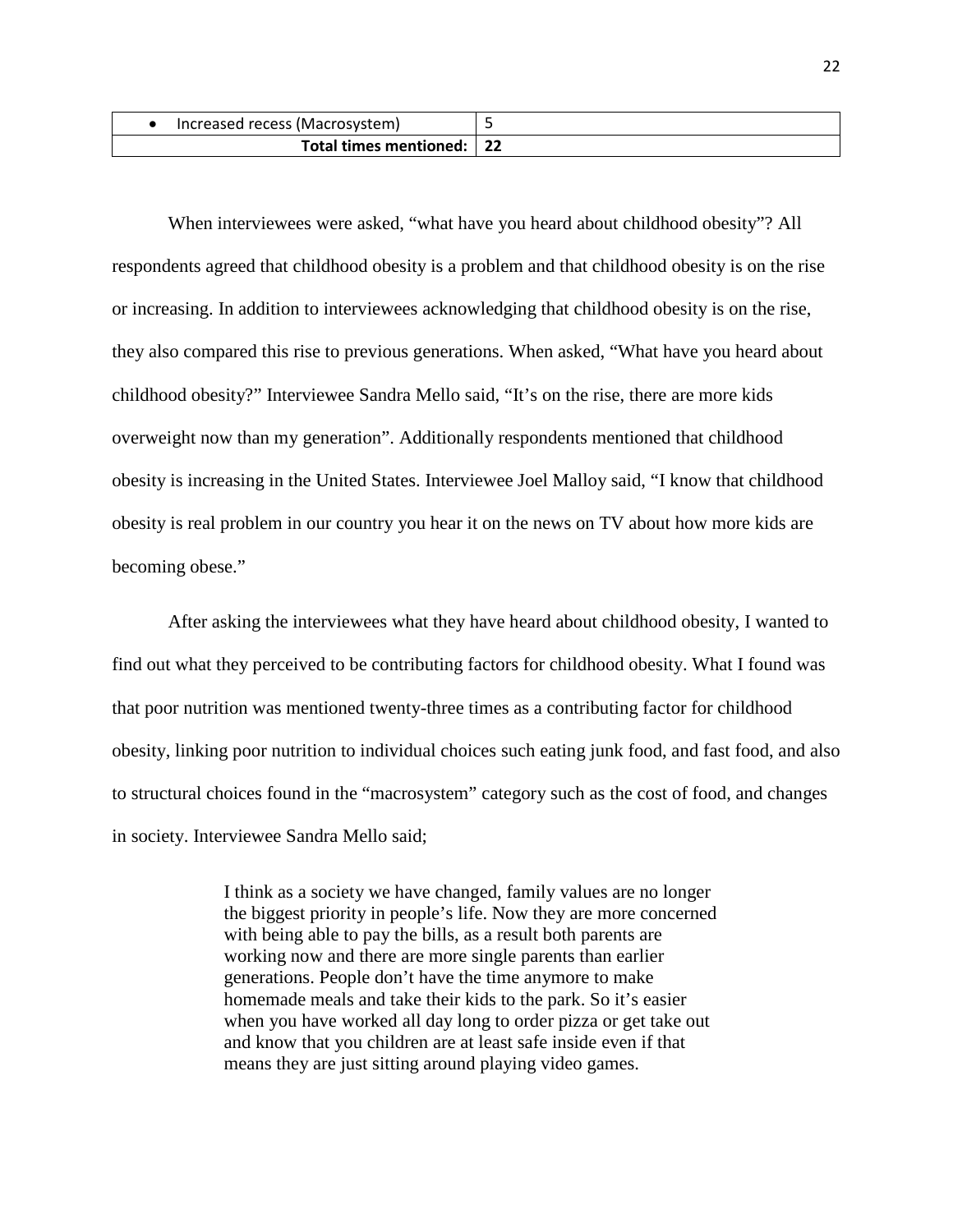In addition to poor nutrition, lack of physical activity was mentioned twenty-one times as a contributing factor, linking the lack of physical activity to individuals playing video games, and using the internet; and structural reasons found in the "macrosystem" category such as reduced physical education classes, and reduced recess time. One example of these findings is when asked, "What do you believe may be contributing factors for childhood obesity?" Interviewee Samantha Riley said:

> A combination of things such as, family lifestyle change more families are eating on the run instead of home cooked meals at the dining room table. I also think that a big part of it is that kids now a days are not as active as I was when I was younger. When I was young on the weekends I would go to my cousin's house and be outside playing and running around and now kids are home inside playing videogames like Minecraft.

All respondents mentioned multiple contributing factors that are contributing to childhood obesity, such as the lack of physical activity and poor nutrition, or linking poor nutrition to the cost of food for example. Interviewee Sandra Mello said:

> I think that number one a lot of people can't afford the cost of food and many families are living off of food stamps which limits the amount of money they have to pay for food. Healthy food cost more, the cost of healthy food is very expensive. Products that are processed and prepackaged are less expensive compared to fresh food which is more expensive.

This is important because it shows people have an awareness of some of the overlapping and complex factors that may contribute to childhood obesity. Further, it helps us see why preventing childhood obesity is so difficult: there are other interconnected structural factors on the "macrosystem", such as the cost of food, affecting poor nutrition. Another example of a structural issue is the decrease in physical education classes, which is linked to changes in the national agenda in public education. As described by Elliott, S., et. al. (2013), when in 2010, the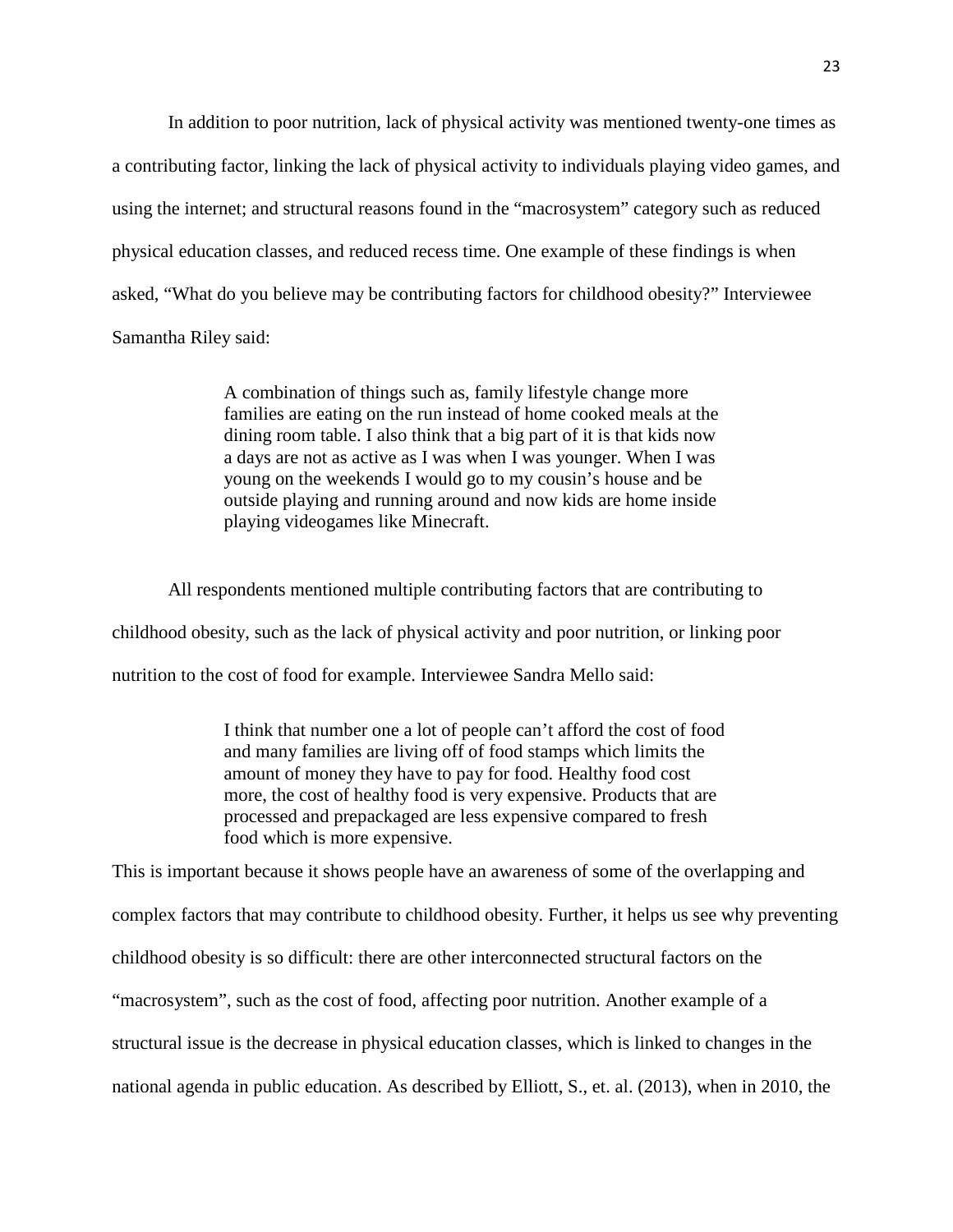Obama Administration proposed a reauthorization of the Elementary and Secondary Education Act, which eliminated six programs and consolidated 38 funding mechanisms into 11 new authorities (USDE, 2010). As a result one of the six programs that ended up being cut was the Physical Education for Progress Grant, which would have initiated, expanded, or improved physical education programs. This grant being eliminated greatly impacted many elementary schools, which previously received the Physical Education for Progress Grant. These are just few of the many examples that are contributing to the childhood obesity epidemic.

One topic found in my interviews that also demonstrates the "macrosystem" category, was that each of the people interviewed stated that schools are not educating children enough about being physically active and living a healthy lifestyle. All interviewees believe schools have some responsibility in preventing childhood obesity. When asked, "What responsibilities do you think schools have to help prevent childhood obesity?" Interviewees mentioned the responsibility of schools to provide nutritious meals to children. Interviewee Joel Malloy said, **"**I think the kids being in the school system 5 days out of the week 6-8 hours out of the day, just the fact that they [the students] are in school for that length of period of time I believe that they [the schools] do have responsibility to prevent childhood obesity". Interviewee Nancy Pinel also responded stating that, "They have a lot of responsibility because two of the three meals are served at school. So if they are not providing healthy nutritious lunches than they are contributing to the problem". Lastly all interviewees agreed that the schools system could be doing more to keep students physically active. When asked, **"**Does your child or children you are working with have recess?" Interviewee Tamara Sanchez said:

> No because he is in high school, but I think they could incorporate a gym class every day because then they would be teaching that you need to be physically active every day not just twice a week. I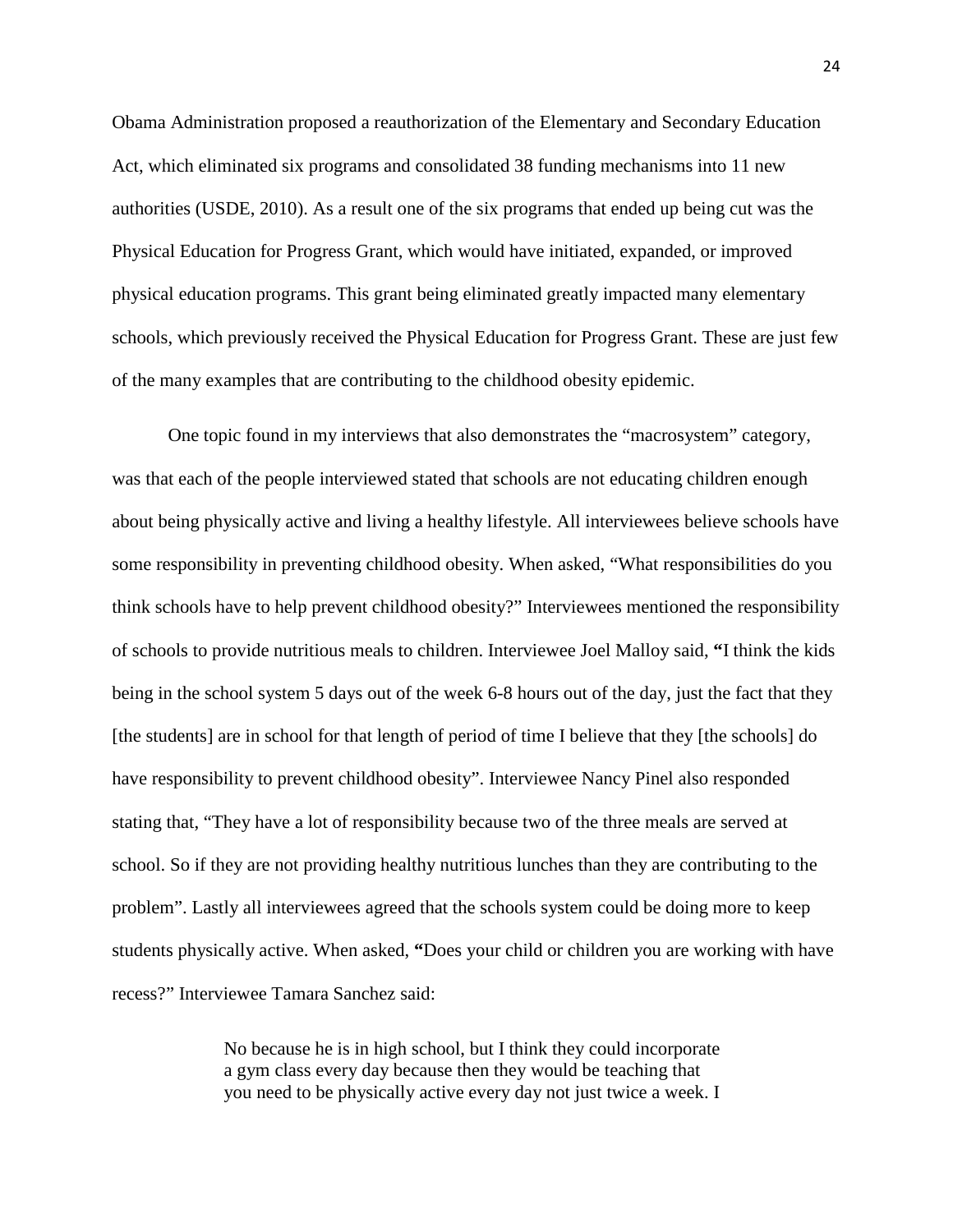go to the gym every day and if they taught my son to do something active everyday it would help because it wouldn't just be coming from home it would also be coming from the school and that is secondary.

After completing my interviews and comparing them to my content analysis I found that all the interviewees stated, that parents were responsible in preventing their own child from being obese but there are other factors associated with increase in childhood obesity and other people are *also* responsible from preventing children from becoming obese. The top three factors contributing to childhood obesity found in my content analysis were parents, poor nutrition, and lack of physical activity. I also received similar responses from interviewees but interviewees recognize that although parents are the ones who hold the primary responsibility over their child's health, respondents stated that the schools also play a vital role as well. One reason interviewees felt that schools play a vital role in preventing childhood obesity has to do with meals provided by the schools. All of the interviewees state that the schools are not providing children with healthy meals. When asked, "Can you think of anything you think the schools should improve on to help promote a healthy lifestyle or being physically active?" Interviewee Nancy Pinel said:

> Yes the school lunches are horrible, I always pack my son's lunch because the school's lunches even though they were supposed to improve, due to Michelle Obama, they haven't. They are still highly processed such as mozzarella sticks and my son complains that they don't taste good.

The lack of physical activity at the schools is also a concern to all interviewees and they believe that school systems could be doing more to keep children physically active during the school day. When asked, "Do you think increasing recess and gym class can help reduce or prevent children from being overweight?" Interviewee Samantha Riley responded: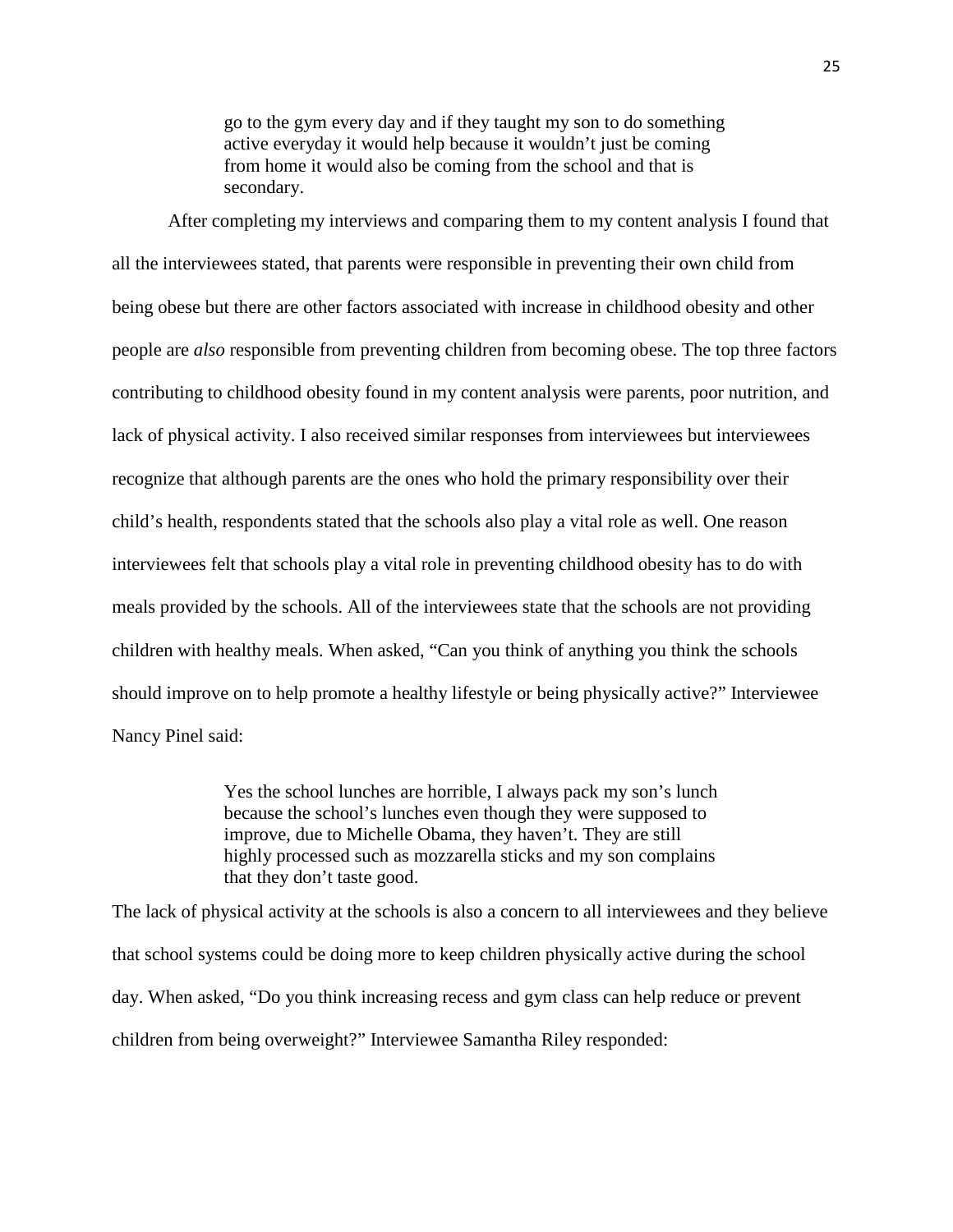I feel like it could help reduce it because if they are exposed to playing outside more and other physical activities in general they would probably not play video games as much because they would want to play more.

It is interesting to note that, unlike my content analysis, no interviewees made any judgements about obese children, such as stereotypes of being lazy. Whereas judgement played a significant role in my findings of my content analysis. This could have several factors, such as the interviewees did not feel comfortable making judgments due to the interview being in person. Commenters on a Facebook post may feel more comfortable being judgmental when on the computer because there is a barrier between them and the other commenters. These interviews were very insightful and help to create a bigger picture about what people believe is contributing to childhood obesity. Overall, although there may be minor differences between the interviewees and commenters, it was found that majority of people blame obesity on an individual's behavior such as eating a poor diet and lack of physical activity and although structural issues such as schools and government are mentioned the responsibility ultimately falls to the individual child and on parents to keep their children healthy.

### **Discussion & Conclusion**

According to my content analysis and interviews, the top three things people perceive are contributing factors for childhood obesity are, parents *(108 Facbook commenters & all interviewees),* poor nutrition *(86 Facbook commenters & mentioned 23 times by interviewees)*  and lack of physical activity *(45 Facebook commenters & mention 21 times by interviewees).*  Poor nutrition and lack of physical activity fall under the "individual" category which blames the individual for their behaviors. Knowing this, we have to ask ourselves are the factors that people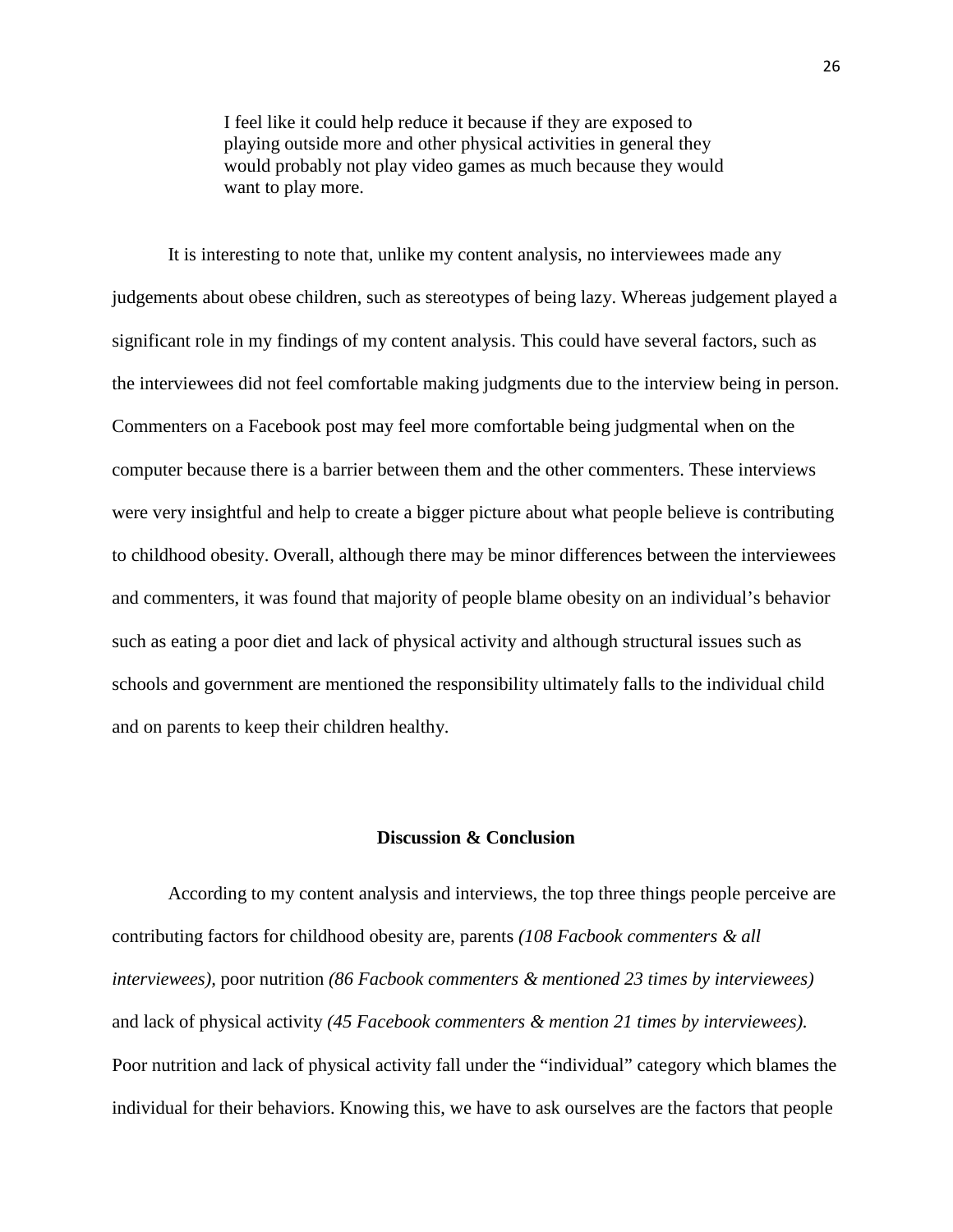perceive to be contributing to childhood obesity factual. If these factors are true, further research needs to be done to find ways to improve on these issues.

Another issue I found was the amount of people who were making judgements about obese people *(140 comments)* and blaming parents *(108 comments)*. Pointing the finger at somebody will not help in finding ways to decrease childhood obesity. Attribution theory shows that talking negatively about obese people and parents will most likely have the opposite effect and plays into society's stereotypical and biased opinions about obesity. Although a majority of my findings fell into the "individual" category, another issue that was barely mentioned is how majority of children are spending their time watching TV, playing video games, or on the computer. These sedentary activities are a significant reason as to why children are not being physically active and it is important to address these issues to come up with solutions to help children be physically active. Lastly another issue that is a problem in the United States is the cost of nutritious food, and only four out of 544 commenters, and two interviewees mentioned this issue as a contributing factor, which demonstrates how people are not acknowledging issues in the "macrosystem" category. Cost of food may have not been mentioned for many reasons, maybe the commenter doesn't want to appear to be in financial hardship or maybe they are unaware that some people have a difficult time affording nutritious foods.

Although Facebook and social media is a useful outlet to find out how people feel towards particular things, there is a chance that what people's comments are not how they actually feel and they may be making comments for other reasons. Also, only four articles and 544 comments were used to gather this data, with more articles and comments results may change. Additionally, the interviews conducted were only from a small sample of the population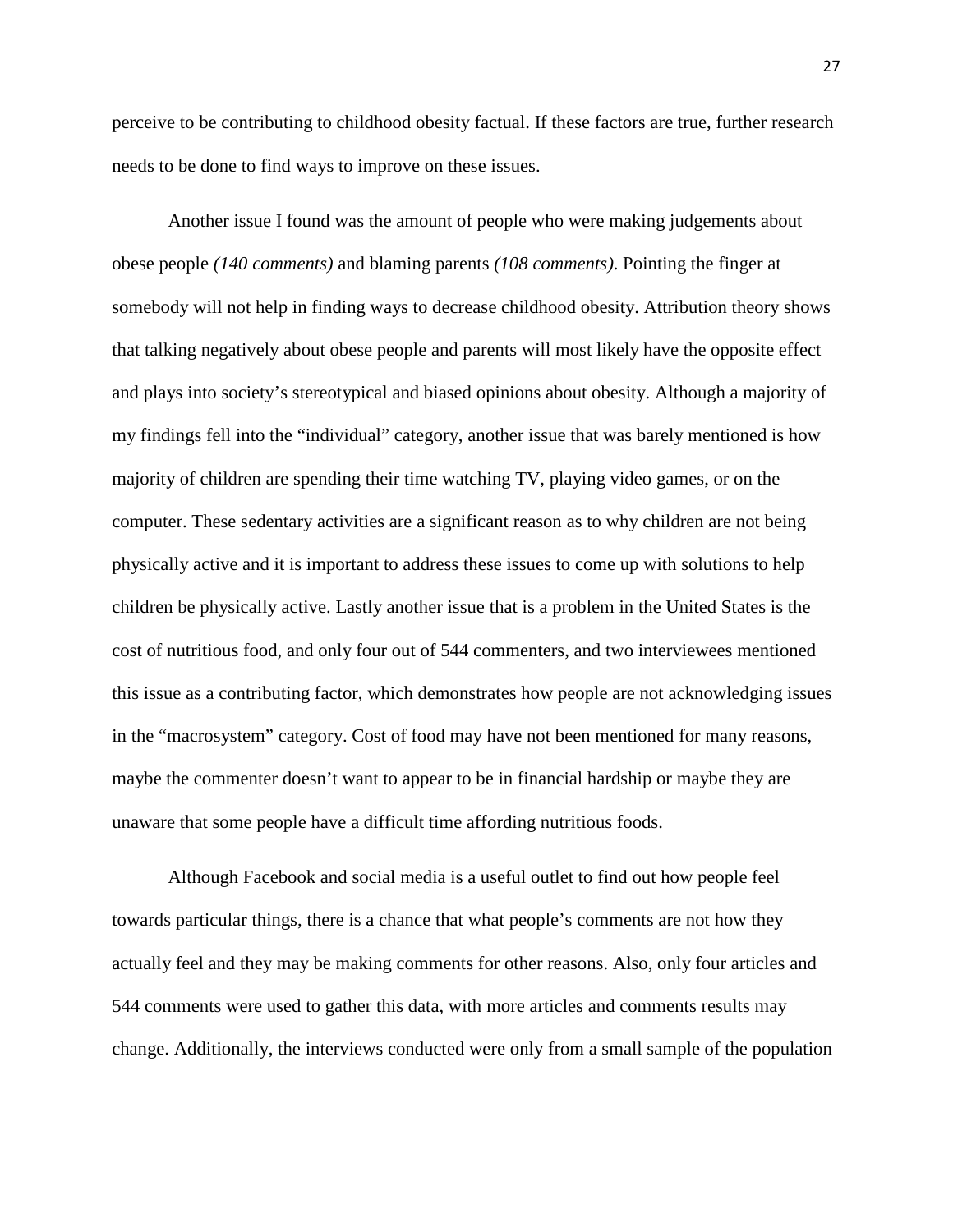more interviews could provide a better understanding to what people believe are contributing factors for childhood obesity.

The interviews reflect the results of the content analysis that people believe that parents are the key components in preventing their children from being obese. In addition more children are eating a poor diet and are less active then previous years. It would be beneficial to have further research within the school systems to find out what they are doing to prevent childhood obesity and if they are doing anything that is contributing to the increase in childhood obesity. It is important with so many people stating that parents are the ones responsible for preventing their child from become obese that there needs to be resources to help parents have more support in raising their children to be healthy and live a healthy lifestyle. Additionally more education needs to be provided to help parents and schools provide better nutrition to children. Lastly by incorporating more physical education classes, and free physical activities to students, it will encourage children to be more physically active resulting in fewer children becoming obese. Additionally more research need to be done to find a way to change negative attitudes towards obese individuals because negative public attitudes toward obese individuals could have a detrimental effect on efforts to reduce obesity (Wolfson, et.al, (2015). The increase of childhood obesity means we must come together and work towards a common goal in preventing childhood obesity and eliminate biased perceptions regarding childhood obesity, attributed to stereotypes, because this ignores structural factors that play a key role in this epidemic, and will only maintain culpability to an individual level.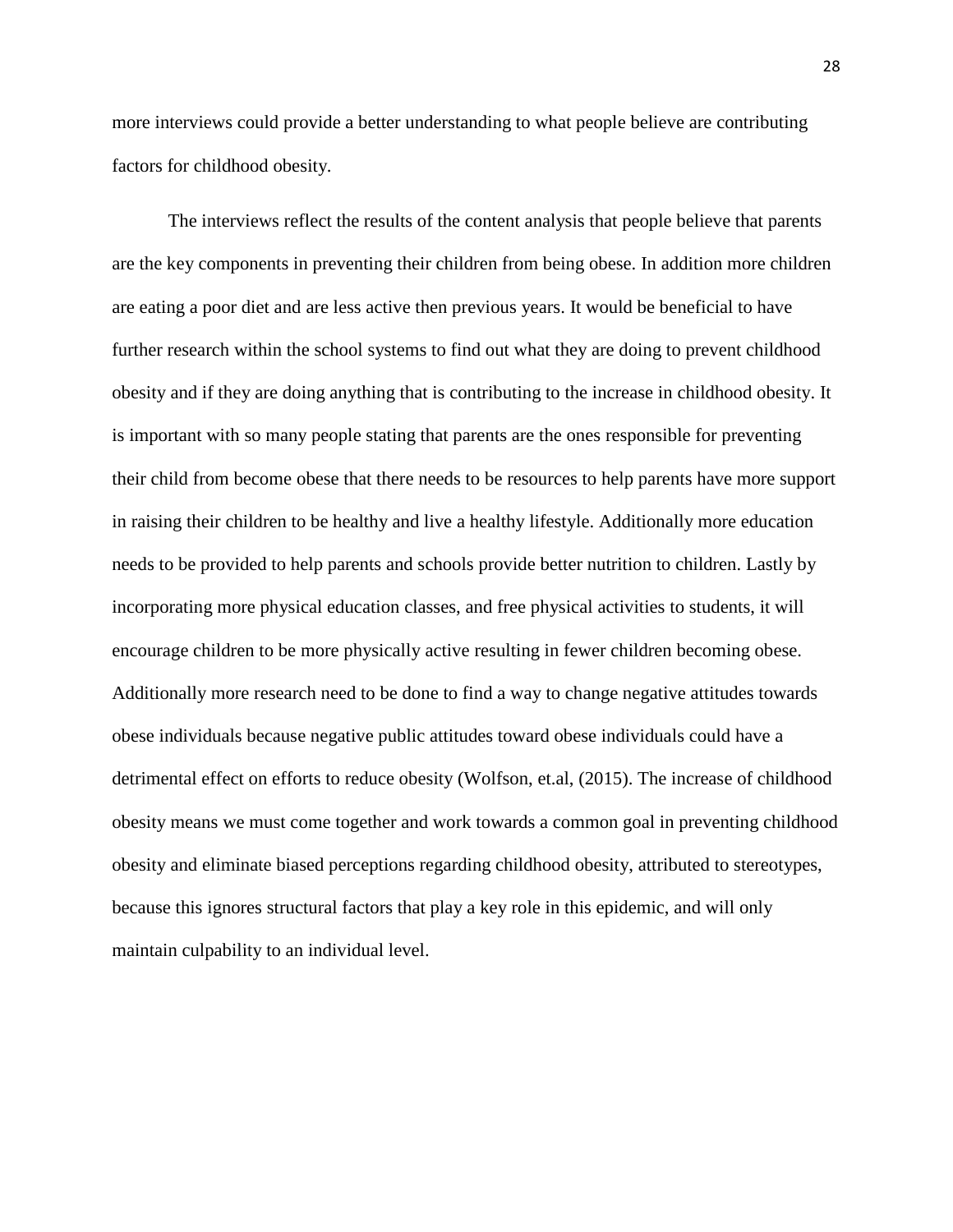# *Appendix*

# *Analysis Categories and Subcategories*

| <b>Code Names</b>     | <b>Description</b>                                                                                                                                    |
|-----------------------|-------------------------------------------------------------------------------------------------------------------------------------------------------|
| Macrosystem           |                                                                                                                                                       |
| Judgements            | For comments that are gloating about their healthy lifestyle is better and or own<br>making judgements on other people.                               |
| Food Ind. & Gov.      | For commenters blaming government and food industry for contributing to<br>childhood obesity.                                                         |
| Society               | commenters who blamed changes in society for contributing to childhood obesity                                                                        |
| Cost                  | For commenters that blame the cost of food/living is contributing to childhood<br>obesity.                                                            |
| Microsystem           |                                                                                                                                                       |
| Parents               | For comments that blame the parents for contributing to childhood obesity.                                                                            |
| Lack of Edu.          | For comments blaming the lack of education about nutrition or living a healthy<br>lifestyle for contributing to childhood obesity.                    |
| <b>Individual</b>     |                                                                                                                                                       |
| Yes P.A.              | For commenters that agree that lack of physical activity is contributing to childhood<br>obesity.                                                     |
| No P.A.               | For commenters who believe that lack of physical activity does not contribute to<br>childhood obesity.                                                |
| Yes Tech              | For commenters who agree that increase in use of technology is contributing to<br>childhood obesity.                                                  |
| <b>Poor Nutrition</b> | For commenters that blame poor nutrition for contributing to childhood obesity.                                                                       |
| Psych & Medical       | For commenters that blame psychological reasons such as depression or medical<br>reasons such as hypothyroidism for contributing to childhood obesity |
| Combo                 | For commenters that blame multiple reasons for childhood obesity                                                                                      |
| Other                 | For comments that are irrelevant to my research. An example of this would be sale<br>promotions and spam.                                             |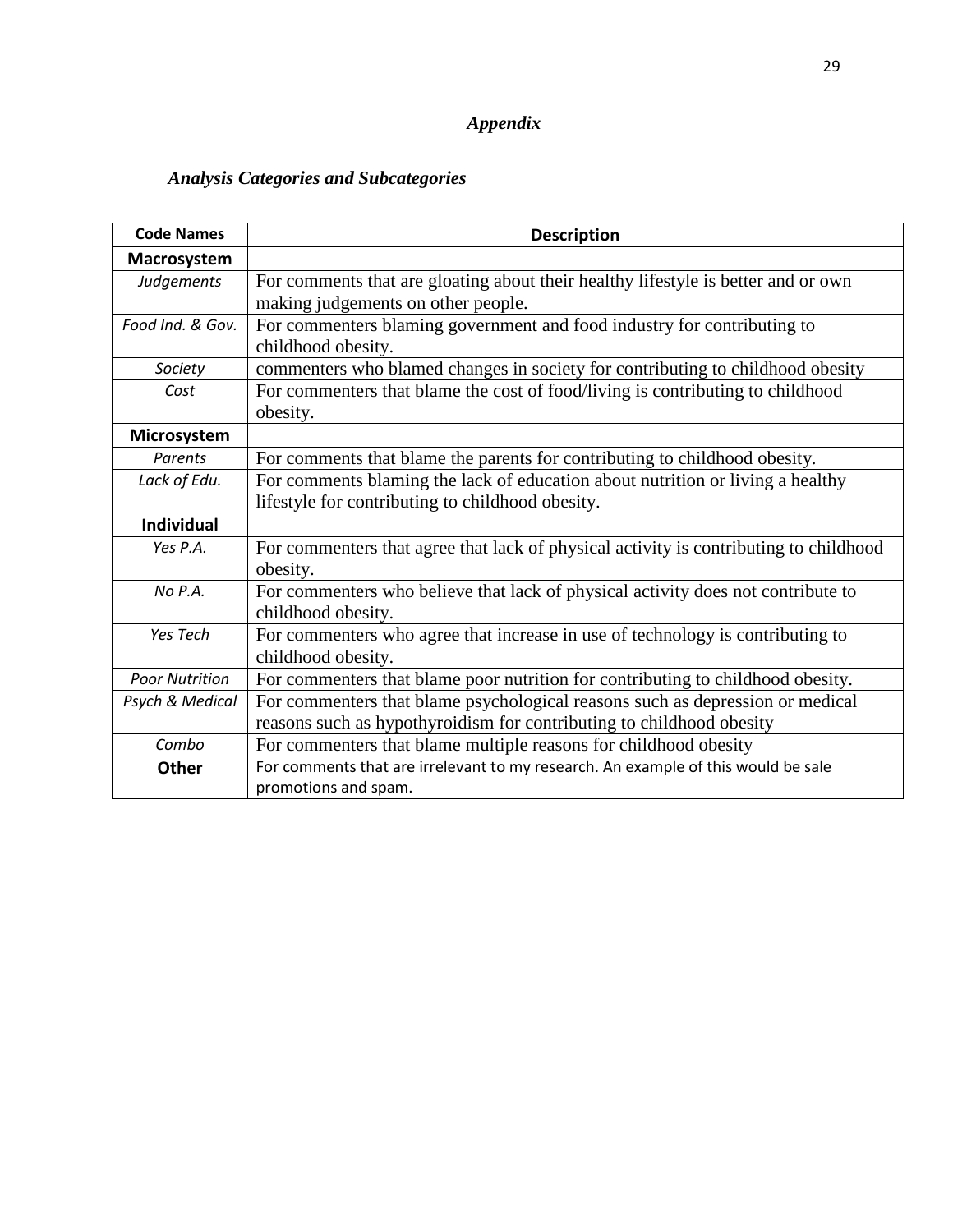# *Content Analysis Results*

|                       | <b>Article 1</b> | <b>Article 2</b> | <b>Article 3</b> | <b>Article 4</b> | <b>Total</b> |
|-----------------------|------------------|------------------|------------------|------------------|--------------|
| Macrosystem           | 52               | 26               | 14               | 89               | 181          |
| Judgements            | 38               | 24               | 10               | 68               | 140          |
| Food Ind. & Gov.      | 8                | $\overline{2}$   | $\overline{2}$   | 10               | 22           |
| Society               | 6                | 0                | 1                | 8                | 15           |
| Cost of Food          | 0                | 0                | 1                | 3                | 4            |
| Microsystem           | 18               | 7                | 29               | 65               | 119          |
| Parents               | 15               | 7                | 26               | 60               | 108          |
| Lack of Edu.          | 3                | 0                | 3                | 5                | 11           |
| <b>Individual</b>     | 80               | 32               | 18               | 52               | 182          |
| Yes P.A.              | 8                | 17               | 1                | 19               | 45           |
| No P.A.               | $\mathbf 0$      | 4                | 0                | $\mathbf 0$      | 4            |
| Yes Tech              | $\mathbf 0$      | $\overline{2}$   | 2                | $\mathbf{1}$     | 5            |
| <b>Poor Nutrition</b> | 50               | 4                | 13               | 19               | 86           |
| Psych & Medical       | 5                | 0                | 1                | $\overline{2}$   | 8            |
| Combo                 | 17               | 5                | 1                | 11               | 34           |
| Other                 | 7                | 10               | 5                | 40               | 62           |
| <b>Total</b>          | 157              | 75               | 66               | 246              | 544          |

# *Content Analysis Final Results*

|                       | <b>Article 1</b> | <b>Article 2</b> | <b>Article 3</b> | <b>Article 4</b> | <b>Total</b> |
|-----------------------|------------------|------------------|------------------|------------------|--------------|
| Macrosystem           | 52               | 26               | 14               | 89               | 181          |
| Judgements            | 38               | 24               | 10               | 68               | 140          |
| Food Ind. & Gov.      | 8                | 2                | 2                | 10               | 22           |
| Society               | 6                | $\mathbf 0$      | $\mathbf{1}$     | 8                | 15           |
| Cost of Food          | $\mathbf{0}$     | $\Omega$         | 1                | 3                | 4            |
| Microsystem           | 18               | 7                | 29               | 65               | 119          |
| Parents               | 15               | 7                | 26               | 60               | 108          |
| Lack of Edu.          | 3                | $\Omega$         | 3                | 5                | 11           |
| <b>Individual</b>     | 80               | 32               | 18               | 52               | 182          |
| Yes P.A.              | 8                | 17               | $\mathbf{1}$     | 19               | 45           |
| No P.A.               | 0                | 4                | $\mathbf 0$      | 0                | 4            |
| Yes Tech              | $\overline{0}$   | 2                | 2                | 1                | 5            |
| <b>Poor Nutrition</b> | 50               | 4                | 13               | 19               | 86           |
| Psych & Medical       | 5                | $\Omega$         | $\mathbf{1}$     | 2                | 8            |
| Combo                 | 17               | 5                | 1                | 11               | 34           |
| <b>Total</b>          | 150              | 65               | 61               | 240              | 482          |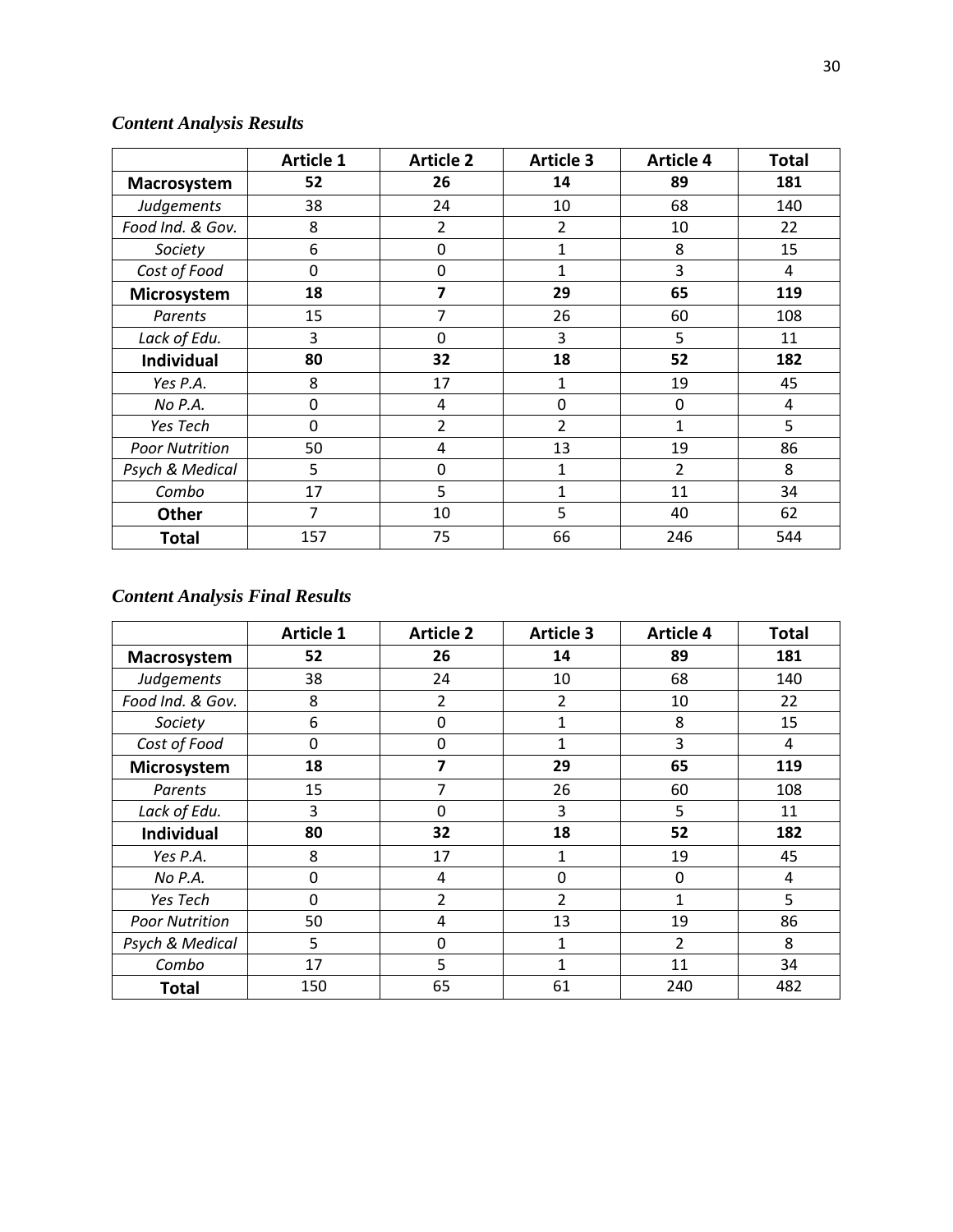# *Interviewee demographics*

| <b>Interviewees</b> | Gender | Age | <b>Occupation</b>        | Parent |
|---------------------|--------|-----|--------------------------|--------|
|                     | Female | 23  | Paraprofessional         | No.    |
|                     | Female | 38  | Stay at home<br>Yes      |        |
|                     |        |     | mom                      |        |
|                     | Female | 28  | C.N.A.<br>Yes            |        |
|                     | Female | 35  | Elementary school<br>Yes |        |
|                     |        |     | nurse                    |        |
|                     | Male   | 36  | Trauma nurse             | Yes    |

## *Interview questions*

| <b>Sample of interview Questions:</b>                                                    |
|------------------------------------------------------------------------------------------|
| What have you heard about childhood obesity?                                             |
| Do you think schools educate children enough about being physically active and eating    |
| healthy?                                                                                 |
| What responsibilities do you think schools have to help prevent childhood obesity?       |
| Do you think the parents of child are the only people who are responsible for preventing |
| their child from being obese?                                                            |
| How often does your child or children you are working with have physical education?      |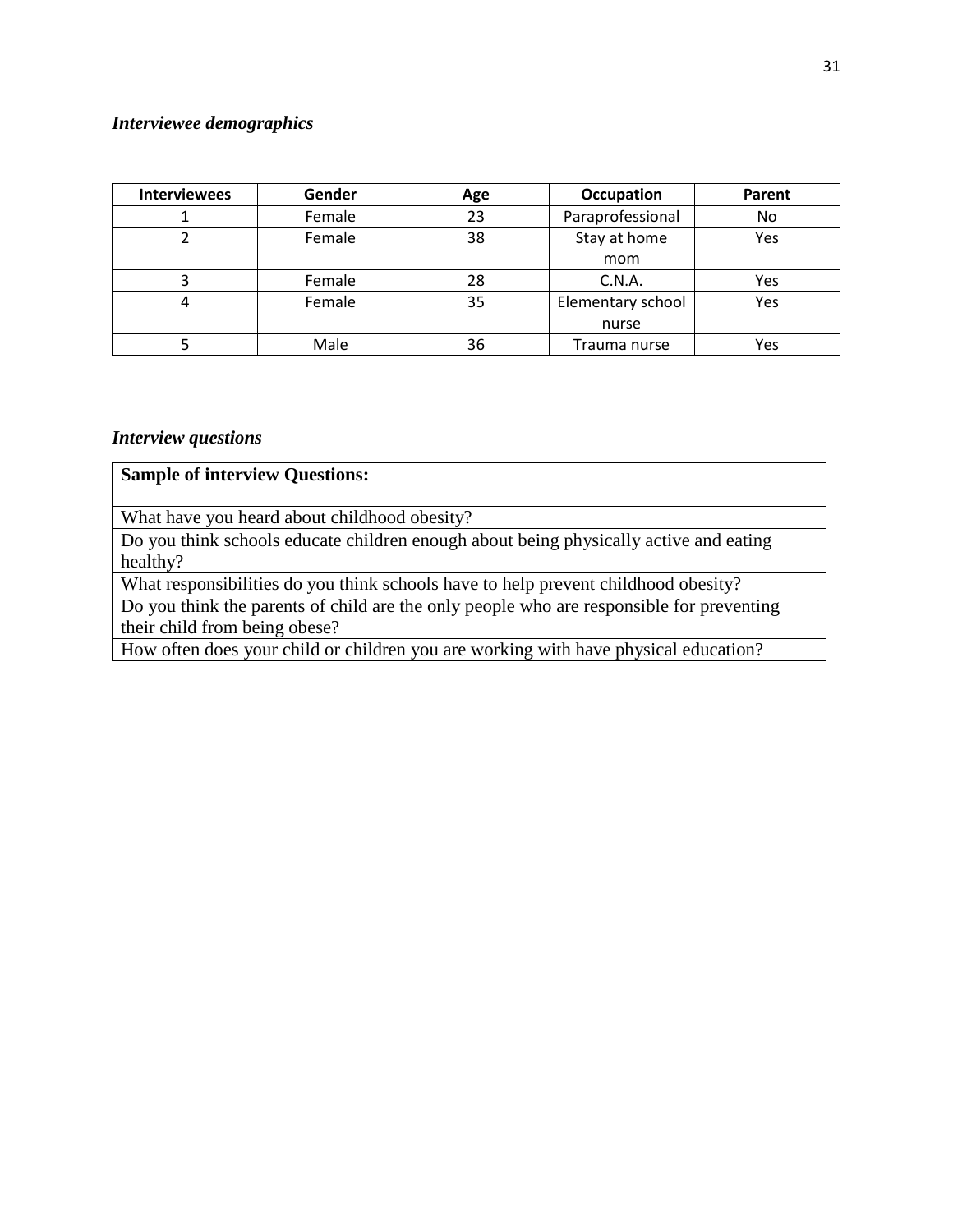#### **Bibliography**

- Barney, D., & Christenson, R. (2014). Elementary-Aged Students' Perceptions Regarding Appropriate Instructional Practices in Physical Education. Physical Educator, 71(1), 41- 58.
- Berry, T. R., Spence, J. C., & Clark, M. E. (2011). Exercise Is In! Implicit Exercise and Sedentary-Lifestyle Bias Held by In-Groups. Journal of Applied Social Psychology, 41(12), 2985-2998.
- Black, M. J., Sokol, N., & Vartanian, L. R. (2014). The Effect of Effort and Weight Controllability on Perceptions of Obese Individuals. Journal Of Social Psychology, 154(6), 515-526.
- DeCorby, K., Halas, J., Dixon, S., Wintrup, L., & Janzen, H. (2005). Classroom Teachers and the Challenges of Delivering Quality Physical Education. *Journal Of Educational Research*, *98*(4), 208-220.
- Dodson, E. A., Fleming, C., Boehmer, T. K., Haire-Joshu, D., Luke, D. A., & Brownson, R. C. (2009). Preventing Childhood Obesity through State Policy: Qualitative Assessment of Enablers and Barriers. Journal Of Public Health Policy, pp. S161-S176, 30S161-S176.
- Dingle, S. (2014, December 14). The childhood obesity time bomb. Retrieved October 14, 2015, from http://www.abc.net.au/radionational/programs/backgroundbriefing/2014-12- 07/5936412
- Elliott, L., Golub, A., Ream, G., & Dunlap, E. (2012). Video Game Genre as a Predictor of Problem Use. Cyberpsychology, Behavior & Social Networking, 15(3), 155-161.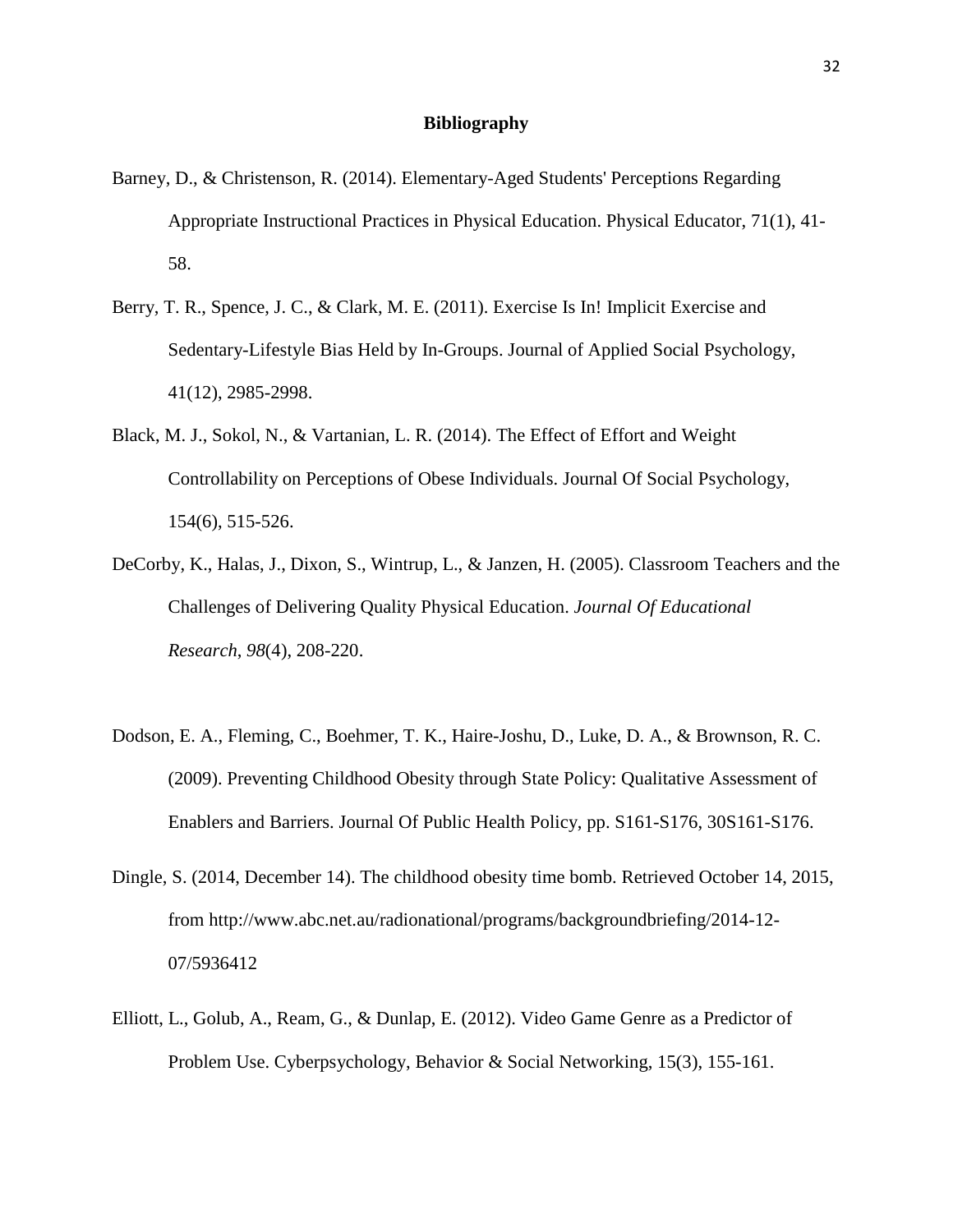- Elliott, S., McCollum, S., Colquitt, G., & Pritchard, T. (2013). Perceptions of the Impact of a PEP Grant on Elementary Physical Education Programs in One School District. Physical Educator, 70(4), 429-446.
- Farajian, P., Panagiotakos, D. B., Risvas, G., Malisova, O., & Zampelas, A. (2014). Hierarchical analysis of dietary, lifestyle and family environment risk factors for childhood obesity: the GRECO study. *European Journal Of Clinical Nutrition*, *68*(10), 1107-1112.

Gilovich, T. (2015). *Social Psychology* (4th ed.). New York: W.W. Norton & Company.

- Harriger, J., Calogero, R., Witherington, D., & Smith, J. (2010). Body Size Stereotyping and Internalization of the Thin Ideal in Preschool Girls. Sex Roles, 63(9/10), 609-620.
- Harvey, A. (2013). A PROPOSAL FOR CONGRESSIONALLY MANDATED FEDERAL REGULATION OF CHILD-DIRECTED FOOD AND BEVERAGE TELEVISION ADVERTISEMENTS TO COMBAT CHILDHOOD OBESITY. *Health Matrix: Journal Of Law-Medicine*, *23*(2), 607-637.
- Hoffman, J. (2015, June 15). Parents' Denial Fuels Childhood Obesity Epidemic. Retrieved October 14, 2015, from http://www.nytimes.com/2015/06/16/health/parents-denial-fuelschildhood-obesity-epidemic.html?\_r=0
- LeBlanc, A. G., Chaput, J., McFarlane, A., Colley, R. C., Thivel, D., Biddle, S. H., & ... Tremblay, M. S. (2013). Active Video Games and Health Indicators in Children and Youth: A Systematic Review. Plos ONE, 8(6), 1-20.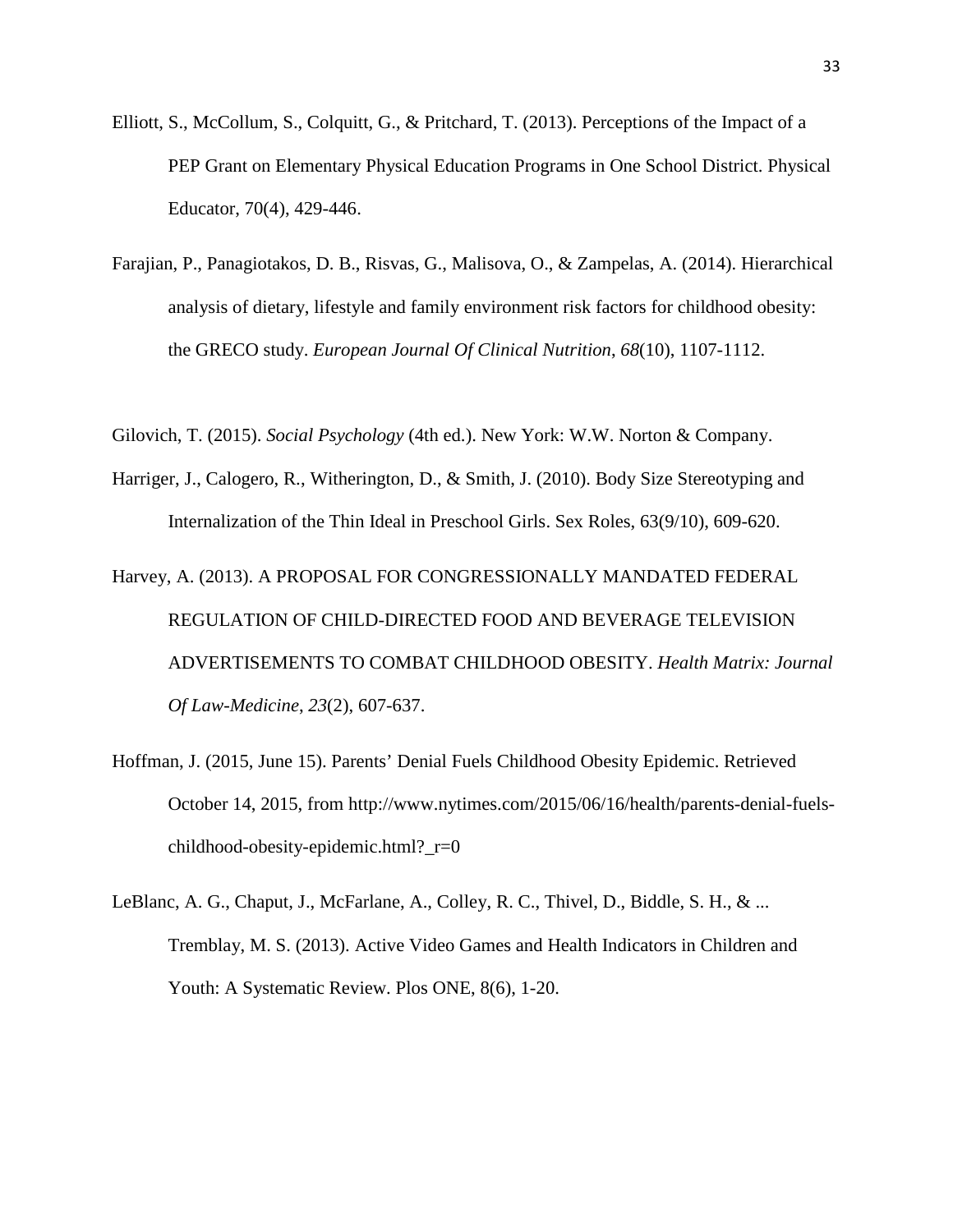- LeBlanc, A. G., Katzmarzyk, P. T., Barreira, T. V., Broyles, S. T., Chaput, J., Church, T. S., & ... Tudor-Locke, C. (2015). Correlates of Total Sedentary Time and Screen Time in 9–11 Year-Old Children around the World: The International Study of Childhood Obesity, Lifestyle and the Environment. *Plos ONE*, *10*(6), 1-20.
- Lynagh, M., Cliff, K., & Morgan, P. J. (2015). Attitudes and Beliefs of Nonspecialist and Specialist Trainee Health and Physical Education Teachers Toward Obese Children: Evidence for 'Anti-Fat' Bias. Journal Of School Health, 85(9), 595-603.
- Lytle, L. A. (2001). Variability of Physical Activity During Physical Education Lessons Across Elementary School Grades. *Measurement In Physical Education & Exercise Science*, *5*(4), 207-218.
- Myoungock, J., & Whittemore, R. (2015). The Family Management Style Framework for Families of Children with Obesity. Journal Of Theory Construction & Testing, 19(1), 5- 14.
- ODUM, M., McKYER, E. J., TISONE, C. A., & OUTLEY, C. W. (2013). Elementary School Personnel's Perceptions on Childhood Obesity: Pervasiveness and Facilitating Factors. Journal Of School Health, 83(3), 206-212.
- Phillips, S. R., & Silverman, S. (2012). Development of an Instrument to Assess Fourth and Fifth Grade Students' Attitudes Toward Physical Education. Measurement In Physical Education & Exercise Science, 16(4), 316-327.
- Roblin, L. (2007). Childhood obesity: food, nutrient, and eating-habit trends and influences. Applied Physiology, Nutrition & Metabolism, 32(4), 635-645.
- Raj, M., & Kumar, R. K. (2010). Obesity in children & adolescents. Indian Journal Of Medical Research, 132(5), 598-607.